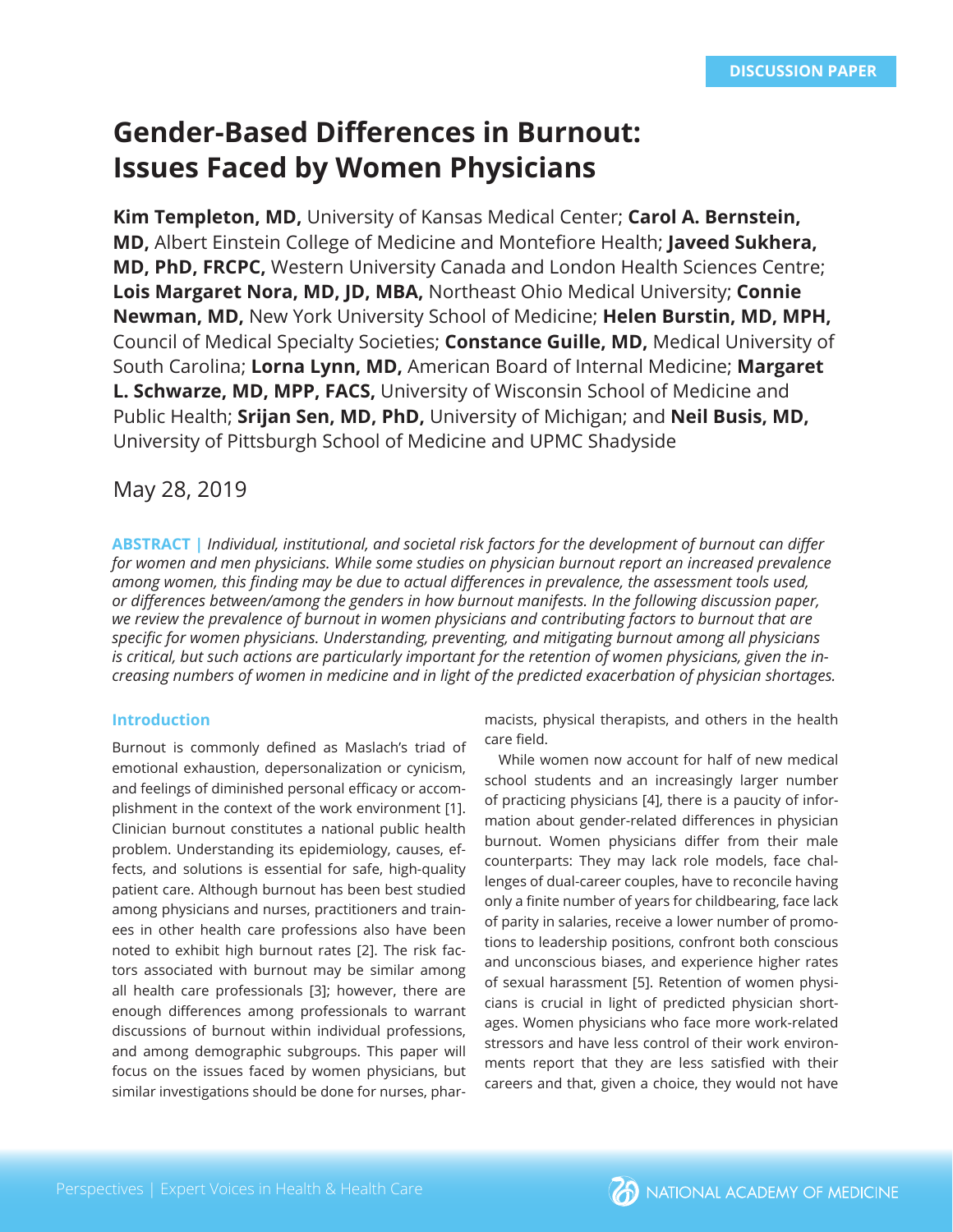become physicians [6].

This manuscript reviews the available data regarding the prevalence, causes, clinical manifestations, and associated consequences of burnout among women physicians and men physicians, highlighting the features more commonly present among women. Recognizing gender-related differences can help design successful strategies to improve physician well-being and to identify, treat, and prevent burnout.

Understanding the role of gender in burnout is complicated by the inconsistent use of terms such as *sex, gender, male/man,* and *female/woman* in publications on this topic. The World Health Organization defines sex as a biological variable and proposes that the term be used when the biological distinction is predominant [7]. It defines *gender* as the socially constructed characteristics of women and men, including relational, hierarchical, historical, contextual, and institutional elements [8]. This paper uses the term *gender* in relation to burnout, as the social constructs of *woman* and *man* play a more prominent role in burnout than the biological constructs. For example, gendered expectations personal and professional, internal and external—may contribute to burnout. Such expectations are more relevant to the topic of physician burnout than are the physician's sex or physiology.

Gender-related differences are not consistently addressed in studies of physician burnout, career satisfaction, well-being, and professional fulfillment. When gender is considered, it is usually included as a binary variable. In addition, most studies do not address the gender identity or sexual orientation of the physician. These limitations do not recognize unique challenges that may be faced by physicians who are sexual or gender minorities, such as those in the LGBTQ+ and transgender communities. Such challenges include discrimination and harassment in the workplace, which can lead to feelings of isolation [9]. This area requires investigation among health care providers—as does the intersection of burnout and age, gender or sexual orientation minority status, race, and ethnicity.

#### **Prevalence**

Estimates of the prevalence of physician burnout vary-in part because of differences in definitions, the tools used to assess burnout, and scoring methods [10,11]. The most widely used measures of burnout include the Maslach Burnout Inventory (MBI), the Oldenburg Burnout Inventory, the Copenhagen Burnout Inventory, and the Physician Work-Life Study's singleitem measure [12]. Efforts to assess the prevalence of burnout, including differences between/among genders, are also limited by survey size, response rate [11], and underreporting.

Burnout has been identified among medical students, residents, and practicing physicians at all career stages. The burnout rate is estimated to be approximately 50 percent among US physicians and medical students [13,14]. Unfortunately, many studies of burnout do not report data by gender. Those that have, found that burnout is experienced by and manifests in men and women differently: as measured by the MBI, women physicians are more likely to suffer from emotional exhaustion, whereas men are more likely to describe depersonalization [15].

It is currently not clear if burnout is actually more common among women, or if gender-based differences in its expression—such as emotional exhaustion—make it easier to identify among women. Regardless, surveys (reflected in *Table 1*) have found that the prevalence of burnout may be as much as 20 to 60 percent higher among women physicians than among men physicians [16]. A 2017 survey of 15,000 physicians from 29 specialties found that burnout was self-reported by 48 percent of women physicians and 38 percent of men physicians [17]. Smaller specialtyspecific studies have also found that women are more likely to exhibit burnout symptoms than are men [18,19]. Regarding trainees, a large national sample of internal medicine residents found that women physicians were more likely than men physicians to report being burned out and dissatisfied with work-life integration [20].

Whether physician gender plays an independent role in the development or identification of burnout or acts in combination with other factors is also not yet clear. For example, age is an independent variable associated with the risk of burnout, with younger physicians at a higher risk of burnout than older physicians [21]. It is also worth noting that age may influence burnout more than gender does [21]. While the overall burnout rates are higher among women than among men, the rates may be the same when the analyses are adjusted for age [21]. As the number of older women physicians increases, what appear to be gender-related differences in burnout rates among some groups of physicians may decrease or disappear. However, additional research is needed to identify or confirm the relationships among gender, age, and risk of burnout.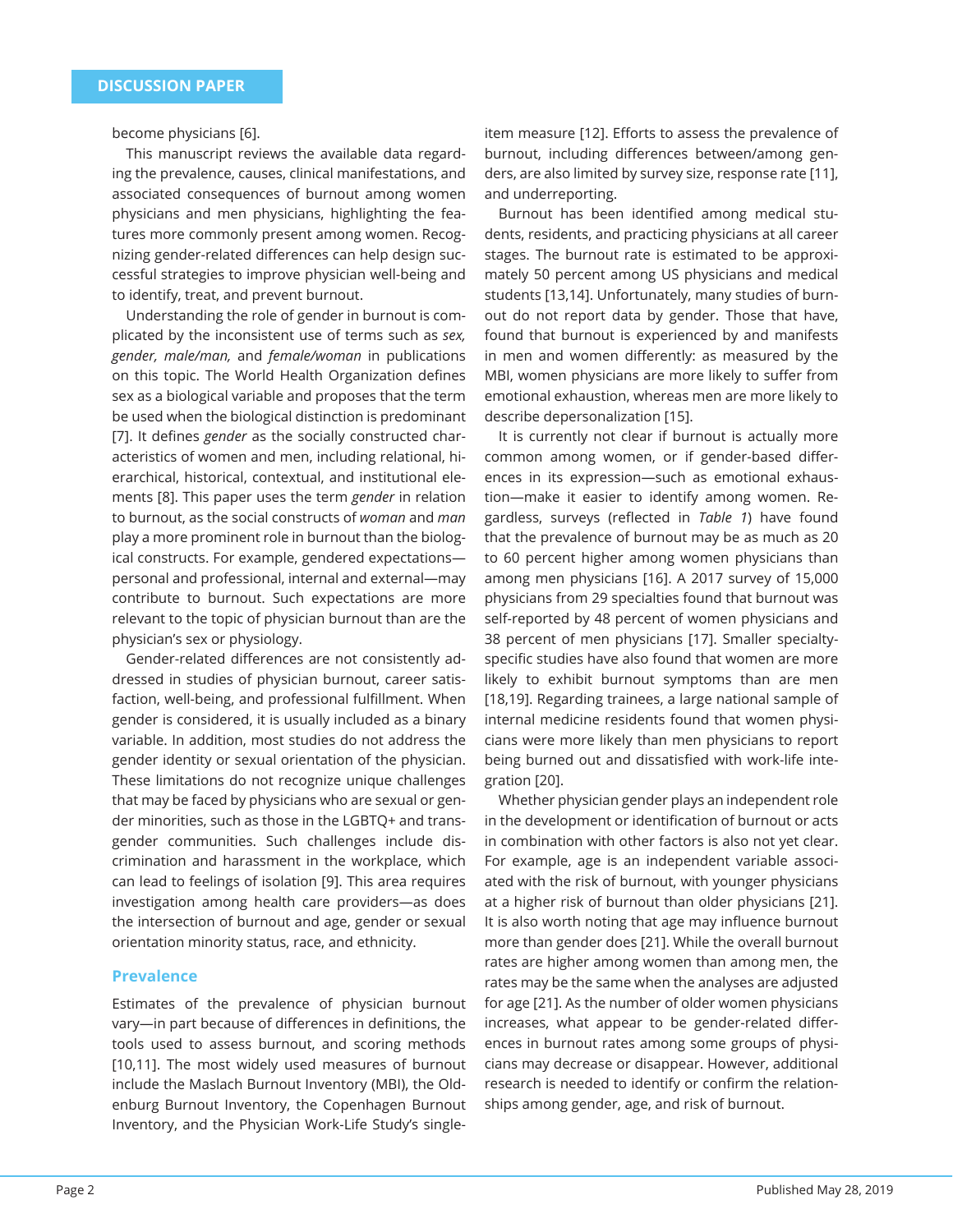| Reference                                                                                                                                                                                                                                                                                                                                                                                                                                                                                                                                                                                                                                                                                                                                                                                                                                                                                                                                          | Population                                                                                          | Age<br>[mean or<br>median1 | Methods                                            | Invited | Response<br>Rate % | Analyzed<br>(Total; W/M) | % Reported Burnout |            |            |                                                     |
|----------------------------------------------------------------------------------------------------------------------------------------------------------------------------------------------------------------------------------------------------------------------------------------------------------------------------------------------------------------------------------------------------------------------------------------------------------------------------------------------------------------------------------------------------------------------------------------------------------------------------------------------------------------------------------------------------------------------------------------------------------------------------------------------------------------------------------------------------------------------------------------------------------------------------------------------------|-----------------------------------------------------------------------------------------------------|----------------------------|----------------------------------------------------|---------|--------------------|--------------------------|--------------------|------------|------------|-----------------------------------------------------|
|                                                                                                                                                                                                                                                                                                                                                                                                                                                                                                                                                                                                                                                                                                                                                                                                                                                                                                                                                    |                                                                                                     |                            |                                                    |         |                    |                          | Women              | Men        | P<br>Value | Total                                               |
| Fields et al.,<br>Crit Care<br>Med 1995<br>[a]                                                                                                                                                                                                                                                                                                                                                                                                                                                                                                                                                                                                                                                                                                                                                                                                                                                                                                     | Pediatric<br>intensivists                                                                           | W 38<br>M 40               | Pines<br>and<br>Aronson<br>Burnout<br>Scale        | 838     | 56                 | 474<br>75/312            | <b>NR</b>          | <b>NR</b>  | <b>NS</b>  | 14                                                  |
| Guntupalli<br>& Fromm,<br>Intensive<br>Care Med<br>1996 [b]                                                                                                                                                                                                                                                                                                                                                                                                                                                                                                                                                                                                                                                                                                                                                                                                                                                                                        | Intensive<br>care unit in-<br>ternists with<br>subspecial-<br>ties                                  | 42                         | <b>MBI</b>                                         | 1,000   | 25                 | 253<br>28/220            | <b>NR</b>          | <b>NR</b>  | <b>NR</b>  | <b>EE 29</b><br><b>DP</b><br>20<br><b>LPA</b><br>59 |
| McMurray<br>et al., J Gen<br>Intern Med<br>2000 [c]                                                                                                                                                                                                                                                                                                                                                                                                                                                                                                                                                                                                                                                                                                                                                                                                                                                                                                | Internal<br>medicine,<br>pediatri-<br>cians, sub-<br>specialties                                    | W 43<br>M 49               | Likert-<br>type<br>scale, 1<br>to 5 for<br>burnout | 5,704   | 52                 | 2,326<br>735/1,585       | 26                 | 21         | < 0.05     | <b>NR</b>                                           |
| Campbell<br>et al., Surg<br>2001 [d]                                                                                                                                                                                                                                                                                                                                                                                                                                                                                                                                                                                                                                                                                                                                                                                                                                                                                                               | Surgeons<br>from Mid-<br>west                                                                       | 50                         | <b>MBI</b>                                         | 1,706   | 44                 | 582<br>>92% M            | <b>NR</b>          | <b>NR</b>  | <b>NR</b>  | EE 32<br><b>DP</b><br>13<br>LPA4                    |
| Linzer et<br>al., JAMWA<br>2002 [e]                                                                                                                                                                                                                                                                                                                                                                                                                                                                                                                                                                                                                                                                                                                                                                                                                                                                                                                | Internal<br>medicine,<br>pediatri-<br>cians,<br>subspecial-<br>ties, family<br>medicine<br>excluded | W 43<br>M 49               | 5-choice<br>single<br>item                         | 5,700   | 52                 | 1,446<br>405/1,041       | 28                 | 21         | < 0.01     | <b>NR</b>                                           |
| <b>Bertges</b><br>Yost et al.,<br>Transpl<br>Proc 2005<br>[f]                                                                                                                                                                                                                                                                                                                                                                                                                                                                                                                                                                                                                                                                                                                                                                                                                                                                                      | Transplant<br>surgeons                                                                              | 49                         | MBI,<br>Surgeon<br>Coping<br>Inven-<br>tory        | 734     | 35                 | 209<br>12/197            | <b>NR</b>          | <b>NR</b>  | <b>NR</b>  | EE 38<br><b>DP</b><br>27<br><b>LPA</b><br>16        |
| Shanafelt<br>et al., Ann<br><b>Surg 2009</b><br>[g]                                                                                                                                                                                                                                                                                                                                                                                                                                                                                                                                                                                                                                                                                                                                                                                                                                                                                                | Surgeons                                                                                            | 51                         | <b>MBI</b>                                         | 24,922  | 32                 | 7,905<br>1,043/6,815     | <b>NR</b>          | <b>NR</b>  | <b>NR</b>  | 40                                                  |
| Dyrbye et<br>al., Arch<br><b>Surg 2011</b><br>[h]                                                                                                                                                                                                                                                                                                                                                                                                                                                                                                                                                                                                                                                                                                                                                                                                                                                                                                  | Surgeons                                                                                            | W 43<br>M 52               | <b>MBI</b>                                         | 24,922  | 32                 | 7,905<br>1,043/6,815     | 43                 | 39         | 0.01       | 40                                                  |
| Shanafelt et<br>al., Arch Int<br>Med 2012<br>$[1] % \begin{center} % \includegraphics[width=\linewidth]{imagesSupplemental_3.png} % \end{center} % \caption { % Our method is used for the method. % The method is used for the method. % The method is used for the method. % The method is used for the method. % The method is used for the method. % The method is used for the method. % The method is used for the method. % The method is used for the method. % The method is used for the method. % The method is used for the method. % The method is used for the method. % The method is used for the method. % The method is used for the method. % The method is used for the method. % The method is used for the method. % The method is used for the method. % The method is used for the method. % The method is used for the method. % The method is used for the method. % The method is used for the method. % The method is$ | All special-<br>ties                                                                                | 55                         | <b>MBI</b>                                         | 27,276  | 27                 | 7,288<br>2,046/5,241     | ${\sf NR}$         | <b>NR</b>  | NR         | 45                                                  |
| Shanafelt<br>et al., J Clin<br>Oncol 2014<br>[j]                                                                                                                                                                                                                                                                                                                                                                                                                                                                                                                                                                                                                                                                                                                                                                                                                                                                                                   | Oncologists                                                                                         | 52                         | <b>MBI</b>                                         | 2,998   | 50                 | 1,490<br>545/554         | 50                 | 40         | < 0.001    | 45                                                  |
| Shanafelt<br>et al., Mayo<br>Clin Proc<br>2015 [k]                                                                                                                                                                                                                                                                                                                                                                                                                                                                                                                                                                                                                                                                                                                                                                                                                                                                                                 | All special-<br>ties                                                                                | 56                         | <b>MBI</b>                                         | 35,922  | 19                 | 6,880<br>2,162/4,497     | NR                 | ${\sf NR}$ | < 0.001    | 54                                                  |
| Rabatin et<br>al., Prim<br>Care Comm<br>Health 2016<br>$[] \centering \includegraphics[width=0.47\textwidth]{Figures/PD1.png} \caption{The 3D (black) model for the 3D (black) model. The 3D (black) model is shown in Fig.~\ref{fig:1}, (a) and (b) and (c) are shown in Fig.~\ref{fig:1}, (b) and (c) are shown in Fig.~\ref{fig:1}, (c) and (d) are shown in Fig.~\ref{fig:1}, (d) and (e) are shown in Fig.~\ref{fig:1}, (e) and (f) are shown in Fig.~\ref{fig:1}, (f) and (g) are shown in Fig.~\ref{fig:1}, (g) and (h) are shown in Fig.~\ref{fig:1}, (h) and (i) are shown$                                                                                                                                                                                                                                                                                                                                                               | Primary<br>care                                                                                     | NR                         | Self-<br>defined<br>burnout                        | NR      | 56                 | 422<br>187/235           | 36                 | 19         | < 0.001    | <b>NR</b>                                           |

# **Table 1 | Studies of Burnout Among US Physicians That Include Data Reported by Gender**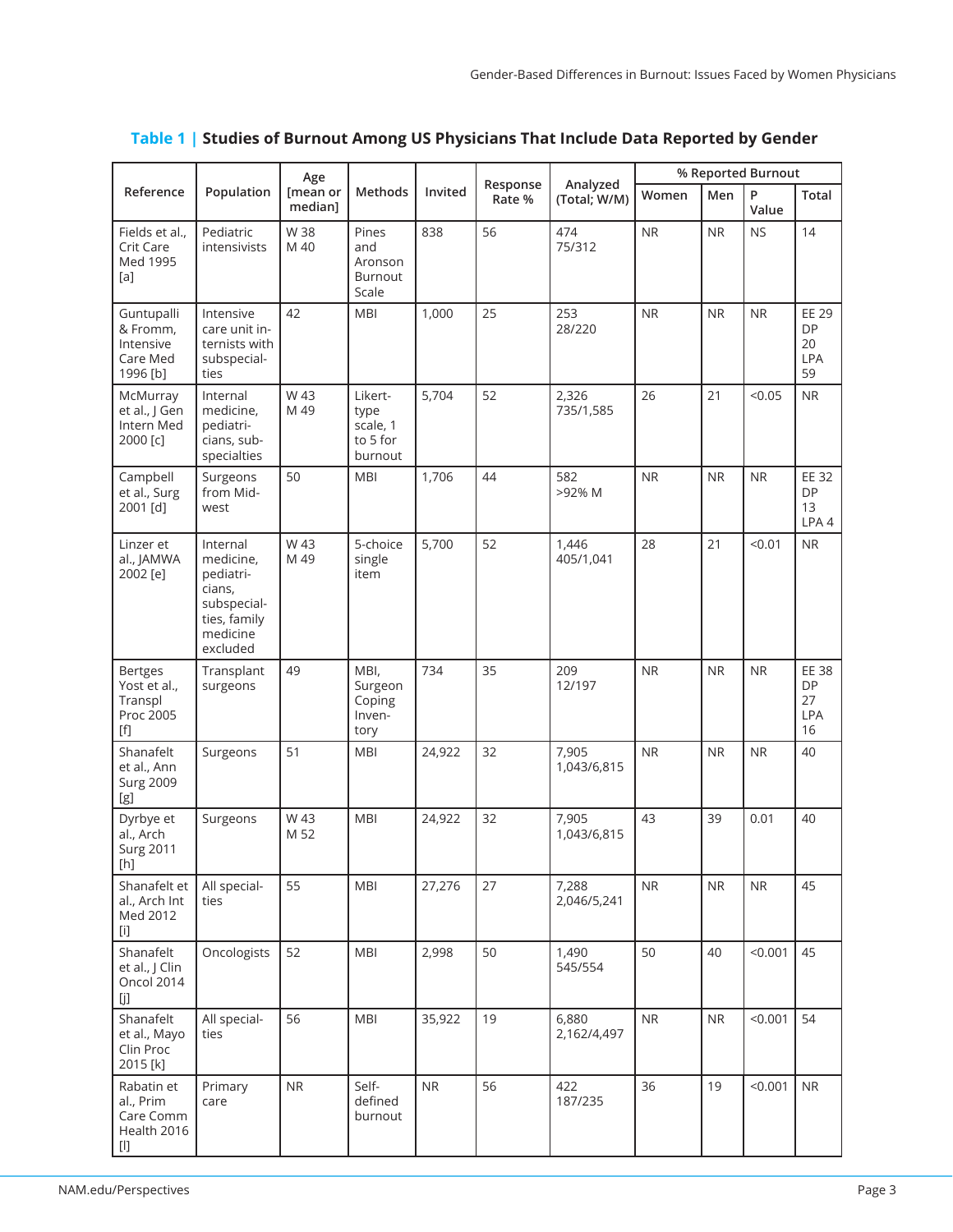| Reference                                      | <b>Population</b>          | Age<br>[mean or<br>median1 | <b>Methods</b>              | <b>Invited</b> | Response<br>Rate % | Analyzed<br>(Total;<br>W/M) | % Reported Burnout |           |            |       |
|------------------------------------------------|----------------------------|----------------------------|-----------------------------|----------------|--------------------|-----------------------------|--------------------|-----------|------------|-------|
|                                                |                            |                            |                             |                |                    |                             | Women              | Men       | P<br>Value | Total |
| Jager et al.,<br>Mayo Clin<br>Proc 2017<br>[m] | All special-<br>ties       | 53                         | Validated<br>single<br>item | 4,000          | 63                 | 2,263<br>735/1,528          | <b>NR</b>          | <b>NR</b> | <b>NR</b>  | 29    |
| Peckham,<br>Medscape<br>$2018$ [n]             | All special-<br>ties       | <b>NR</b>                  | Self-<br>defined<br>burnout | <b>NR</b>      | <b>NR</b>          | 15,543<br><b>NR</b>         | 48                 | 38        | <b>NR</b>  | 42    |
| Shenoi et<br>al., Crit Care<br>Med 2018<br>[0] | Pediatric<br>critical care | <b>NR</b>                  | <b>MBI</b>                  | 686            | 40                 | 275<br>100/153              | 60                 | 42        | 0.005      | 49    |
| LaFaver et<br>al., Neurol-<br>ogy 2018<br>[p]  | Neurolo-<br>gists          | W 47<br>M 54               | <b>MBI</b>                  | 4,127          | 40.5               | 1,671<br>580/1,091          | 65                 | 58        | 0.007      | 60    |

SOURCE: Templeton et al. "Gender-based differences in burnout: Issues faced by women physicians," National Academy of Medicine.

NOTES: NR = not reported, NS = not statistically significant, W = woman/women, M = man/men, EE = emotional exhaustion, DP = depersonalization, LPA = low personal accomplishment. Numbers of women and men appear as reported in the publication. Studies included involved US physicians (excluding residents) with burnout as an outcome and had data on either the number of women in the survey or the percentage of women with burnout. [a] Fields, A. I., T. T. Cuerdon, C. O. Brasseux, P. R. Getson, A. E. Thompson, J. P. Orlowski, and S. J. Youngner. 1995. Physician burnout in pediatric critical care medicine. *Critical Care Medicine* 23(8):1425-1429. [b] Guntupalli, K. K., and R. E. Fromm. 1996. Burnout in the internist-intensivist. *Intensive Care Medicine* 22(7):625-630. [c] McMurray, J. E., M. Linzer, T. R. Konrad, J. Douglas, R. Shugerman, and K. Nelson. 2000. The work lives of women physicians: Results from the physician work-life study. *Journal of General Internal Medicine* (6):372-380. [d] Campbell, D. A. Jr., S. S. Sonnad, F. E. Eckhauser, K. K. Campbell, and L. J. Greenfield. 2001. Burnout among American surgeons. *Surgery* 130(4):696-702. [e] Linzer, M., J. E. McMurray, M. R. Visser, F. J. Oort, E. Smets, and H. C. de Haes. 2002. Sex differences in physician burnout in the United States and The Netherlands. *JAMWA* 57(4):191-193. [f] Bertges Yost, W., A. Eshelman, M. Raoufi, and M. S. Aboulgoud. 2005. A national study of burnout among American transplant surgeons. *Transplantation Proceedings* 37(2):1399-1401. [g] Shanafelt, T. D., C. M. Balch, G. Bechamps, T. Russell, L. Dyrbye, D. Satele, P. Collicott, P. J. Novotny, J. Sloan, and J. Freischlag. 2009. Burnout and career satisfaction among American surgeons. *Annals of Surgery* 250(3):463-471. [h] Dyrbye, L. N., T. D. Shanafelt, C. M. Balch, D. Satele, J. Sloan, and J. Freischlag. 2011. Relationship between work-home conflicts and burnout among American surgeons: A comparison by sex. *Archives of Surgery* 146(2):211-217. [i] Shanafelt, T. D., S. Boone, L. Tan, L. N. Dyrbye, W. Sotile, D. Satele, C. P. West, J. Sloan, and M. R. Oreskovich. 2012. Burnout and satisfaction with work-life balance among US physicians relative to the general US population. *Archives of Internal Medicine*  172(18):1377-1385. [j] Shanafelt, T. D., W. J. Gradishar, M. Kosty, D. Satele, H. Chew, L. Horn, B. Clark, A. E. Hanley, Q. Chu, J. Pippen, J. Sloan, and M. Raymond. 2014. Burnout and career satisfaction among US oncologists. *Journal of Clinical Oncology* 32(7):678-686. [k] Shanafelt, T. D., O. Hasan, L. N. Dyrbye, C. Sinsky, D. Satele, J. Sloan, and C. P. West. 2015. Changes in burnout and satisfaction with work-life balance in physicians and the general US working population between 2011 and 2014. *Mayo Clinic Proceedings* 90(12):1600-1613. [l] Rabatin, J., E. Williams, L. Baier Manwell, M. D. Schwartz, R. L. Brown, and M. Linzer. 2016. Predictors and outcomes of burnout in primary care physicians. *Journal of Primary Care & Community Health* 7(1):41-43. [m] Jager, A. J., M. A. Tutty, and A. C. Kao. 2017. Association between physician burnout and identification with medicine as a calling. *Mayo Clinical Proceedings* 92(3):415-422. [n] Peckham, C. 2018. *Medscape national physician burnout and depression report 2018.* https://www.medscape.com/slideshow/2018-lifestyle-burnout-depression-6009235 (accessed January 24, 2019). [o] Shenoi, A. N., M. Kalyanaraman, A. Pillai, P. S. Raghava, and S. Day. 2018. Burnout and psychological distress among pediatric critical care physicians in the United States. *Critical Care Medicine* 46(1):116-122. [p] LaFaver, K., J. M. Miyasaki, C. M. Keran, C. Rheaume, L. Gulya, K. H. Levin, E. C. Jones, H. B. Schwarz, J. R. Molano, A. Hessler, D. Singhal, T. D. Shanafelt, J. A. Sloan, P. J. Novotny, T. L. Cascino, and N. A. Busis. 2018. Age and sex differences in burnout, career satisfaction, and well-being in US neurologists. *Neurology* 91(20):e1928-e1941.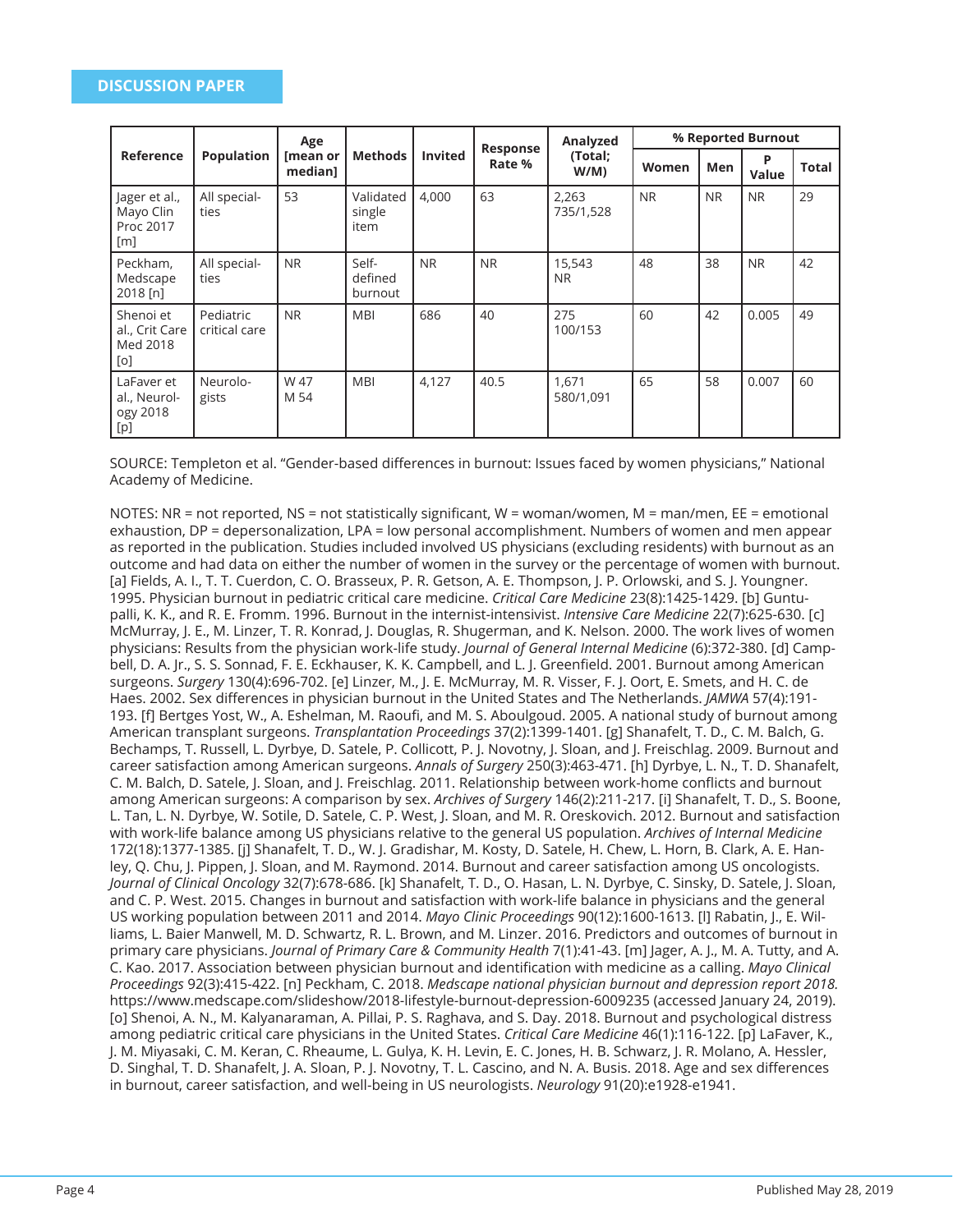Even if women and men report the same scores on quantitative survey instruments, their qualitative experiences of burnout may differ. For example, in comparison with men neurologists, women neurologists more often reported less job satisfaction, a lower likelihood that they would again choose medicine as their life's work, and a higher likelihood of thoughts about leaving the profession. Women expressed more concerns than men about declining professionalism in medicine. Women, but not men, commented about the loss of the academic mission in the current health care environment [22].

Given the current evidence base, it is difficult to know whether there are real and persistent differences in the rates of burnout between women and men physicians. However, even if there are no significant differences between/among the genders in the prevalence of burnout, risk factors and related prevention and intervention initiatives may vary. While there are common interventions to address burnout among both women and men, some additional steps might be necessary for the former.

# **Contributing Factors**

Burnout is associated with many work-related stressors, which vary in their impact on individual physicians. The following factors have been identified: type of specialty, workload, work hours, administrative tasks, increased responsibilities, lack of autonomy or control, financial stress, career stage, loss of meaning and joy in work (23), having children at home, work-life integration, decreased support, real or perceived lack of fairness in promotion and compensation, and other manifestations of gender bias/discrimination, and sexual harassment. While many of these impact both men and women physicians, this section will focus on those that have a greater or different impact on women.

## **External Factors**

#### *Work-Life Integration*

Responsibilities at work and home interact. If the experiences in one domain make it easier to perform in the other, then the work-home interaction can have a positive effect. However, there may be adverse consequences if the roles conflict [24]. Both men and women report that challenges in work-life integration contribute to burnout. However, men and women define work-life integration differently [25,26]. The consequences of work-home conflict and their impact on

depression have been reported as early as six months into the first postgraduate year and are more common among women than among men [27]. Women are more likely to perform most of the work within the home, and this leads to increased time pressures and fewer opportunities for self-care. Women are more likely than men to have partners who are employed full time. Women employed full time spend 8.5 additional hours per week on child care and other domestic activities, including care for elderly parents [28]. On average, women who are employed and whose partners also work perform an additional two hours of work at home per day, an increase three times higher than that reported by men whose partners work—men in these circumstances note that their domestic work only increases by an average of 40 minutes [29].

#### *Gender Bias and Discrimination*

Women physicians are often victims of bias and discrimination. *Discrimination* includes disparaging or disrespectful treatment or comments; lack of career promotion; and disparities in resources (including financial and administrative support), rewards, and reimbursement. More than 70 percent of women physicians report experiencing gender discrimination [30]. Women who belong to racial or ethnic minority groups may face additional discrimination at all levels of their careers, impacting their sense of well-being and their perception of work stress [31]. Sources of bias and discrimination include more senior physicians, administrators, peers, allied health professionals, and patients. Gender bias and discrimination, which may be unconscious, can leave victims feeling marginalized and disenfranchised, adversely affecting their self-confidence and career advancement [30].

Bias, often unconscious, can result in differing dayto-day experiences for men and women. Men and women academic physicians frequently receive different levels of financial support at the beginning of their careers and also experience disparities in mentoring and sponsorship throughout their careers [32,33,34]. Women physicians consistently earn less than their male colleagues across multiple specialties [35], despite similar levels of clinical or academic productivity. Women are less likely than men to be speakers at grand rounds in some academic medical centers, losing the benefits that these opportunities provide for career advancement [36]. A review of introductions of grand rounds speakers at two internal medicine departments found that men who introduced speakers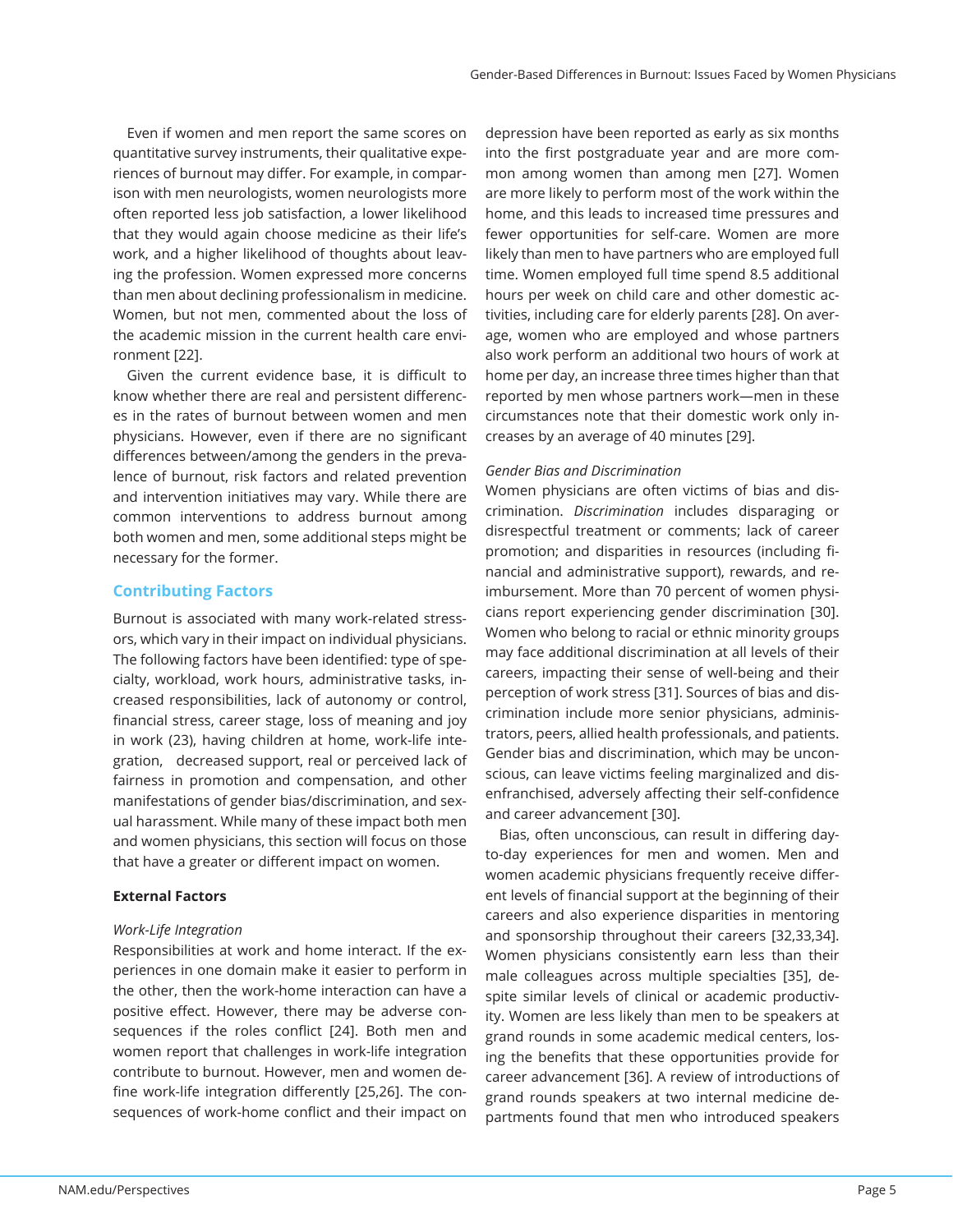were more likely to use professional titles if the speaker was a man but more likely to use informal address, typically first name only, if the speaker was a woman [37]. Despite similar work and levels of academic productivity, women are less likely to be promoted [38] and compose a small minority of leaders in medicine, especially compared to their representation among practicing physicians. A survey of faculty members at 14 academic health centers found that women are less likely than men to feel a sense of common purpose and belonging and to report fair access to opportunity and rewards within organizations [39].

Gender-related bias seems to be even more prevalent among women physicians who are mothers. In a survey of an online group of physician mothers, onethird of respondents noted experiencing discrimination related to their role as a mother. Among those who experienced discrimination, almost 90 percent reported that this was related to pregnancy or maternity leave; almost half were subjected to disrespectful comments from support staff about breastfeeding. Exposure to maternal discrimination was associated with an increased incidence of self-reported burnout [40]. In addition, women who are mothers have reported being held to higher standards, experiencing lack of support during pregnancy and the postpartum period, and having even more limited opportunities for career advancement, as though they were being "punished" for becoming mothers [41]. The reported incidence of burnout rises even higher if women physicians are caring for someone with a serious health problem or disability (e.g., child, partner, parent, other relative), in addition to a child [42].

Although the origin of burnout is multifactorial, a significant association has been identified between the perception of gender bias and discrimination and the manifestation of burnout [43]. Increased rates of burnout have also been found among medical students who have been mistreated (including being subjected to racial or gender discrimination or harassment) [44]. Unfortunately, studies in this area do not consistently evaluate results on the basis of gender. Despite decreased career satisfaction and burnout, victims of bias or discrimination may not speak up because they may assume that the behavior reflects the culture of medicine or the culture of the workplace [45] and that nothing will be done to correct the problem.

#### *Sexual Harassment*

Being the victim of or working in an environment in which other women have been victims of sexual harassment can also cause women to feel a sense of alienation from the workplace and can highlight the discrepancies between the values of the women physicians and those physicians or administrators with or for whom they work. Women physicians are much more likely than men physicians to be victims of workplace sexual harassment, which can range from sexist comments to sexual coercion and assault [46]. In addition, women who belong to a sexual minority group are at risk of experiencing harassment based on their sexual orientation [47]. Workplace sexual harassment and bullying have been linked to mental health issues, such as depression and anxiety, and may contribute to the development of burnout among victims of both direct and indirect harassment [48,49,50]. Women physicians who have been victims of sexual harassment note that the experiences negatively affected their self-confidence and career advancement. Some victims even changed jobs or careers [30,51]. Women physicians (like many other victims) may not acknowledge or report instances of sexual assault because of concerns about confidentiality, reprisal, and negative career consequences.

#### *Autonomy and Workload*

Lack of autonomy or control can also contribute to burnout. A large survey of primary care physicians revealed that women are less likely to believe that they have sufficient time to see patients during office visits and that women report having less control over their workload and their schedules than men physicians do [17]. Institutional pressures to perform administrative tasks and support patients' emotional needs may disproportionately affect women, because women are more frequently identified culturally as caretakers and nurturers. Women physicians spend, on average, two minutes more on each patient visit than men physicians and are more likely to explore socioemotional and psychosocial issues during the visit [52]. The gendered approach to patient care, called "the motherly approach," has been described as personally draining for women surgeons over time and has also been described as leading to compassion fatigue [25,53]. Gendered expectations from patients may also contribute to differential stresses experienced by women and men physicians [54].

# **Individual Factors**

Some physicians may be more susceptible to burnout because of their life experiences. For example, the presence of impostor syndrome—which leads to dis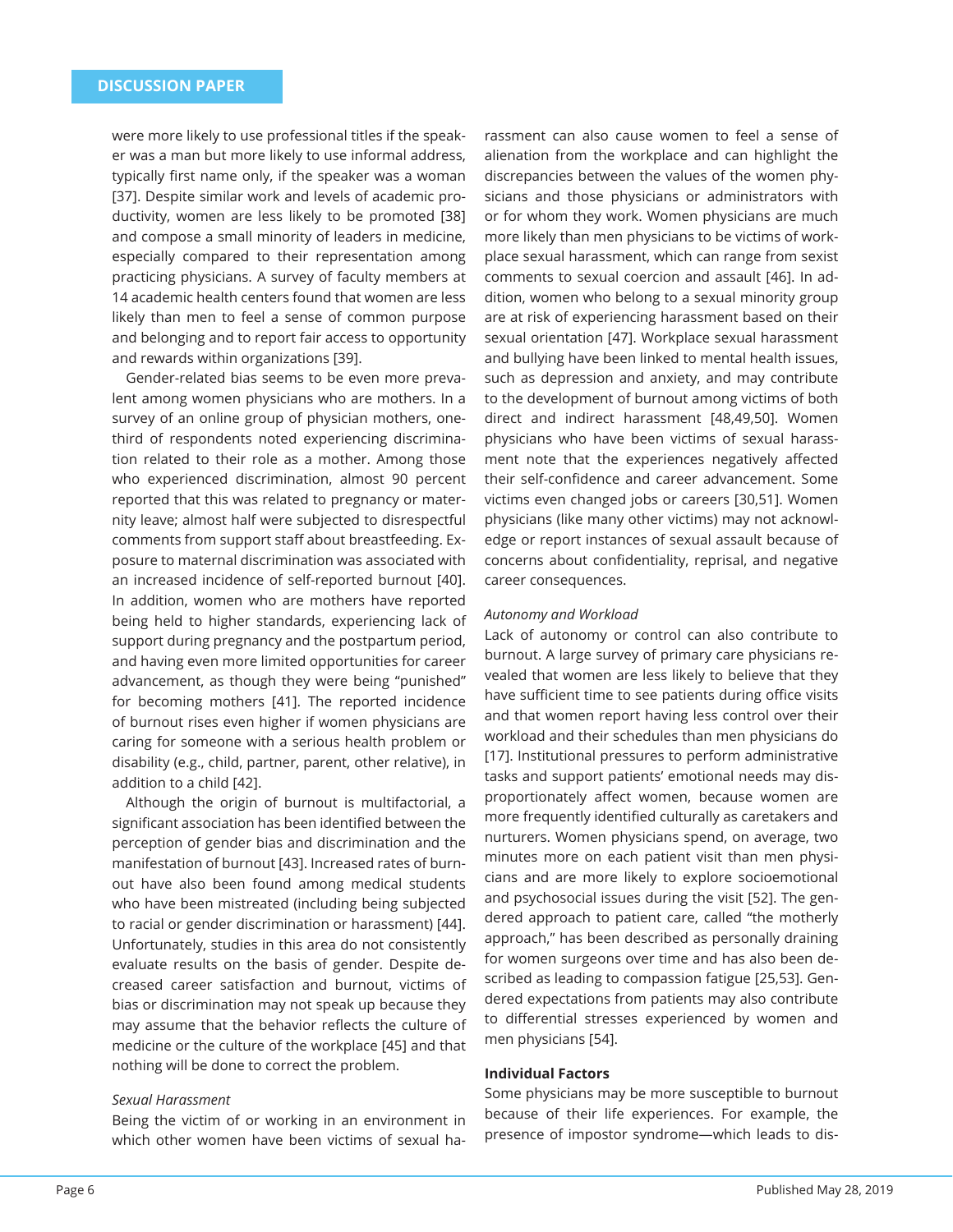tortion of the way sufferers see the world and themselves—may be exacerbated by life experiences that occur before and while in the medical profession and can contribute to burnout. Also referred to as the impostor experience, this syndrome is a pattern of thinking and behavior exhibited by individuals who cannot internalize their own successes and instead have a persistent fear that they do not deserve what they have achieved, despite objective evidence to the contrary [55]. Although first described among high-achieving women, impostor syndrome is found among men and women and across professions. The syndrome has been observed in nurses and physician assistants, as well as physicians [55,56,57,58]. An exploratory study of impostor syndrome among medical students at one US institution found it to be present in 49.4 percent of women and 23.7 percent of men [59]. Impostor syndrome can persist among some physicians throughout their careers [60]. Some researchers have found a relationship between the presence of impostor syndrome and conditions such as anxiety, depression, and lower self-esteem among women [59,61].

There is less evidence exploring the role of other internal factors, such as stereotype perception. *Stereotype perception* refers to the fear of confirming a negative stereotype about a subgroup to which one belongs. A study evaluating the impact of stereotype perception among surgical residents found that women residents who held a negative perception of women's ability to be capable surgeons had poorer psychological health than women without that perception or men, regardless of their perception [62].

## **Burnout, Depression, and Suicide**

Burnout, depression, and suicidal ideation are separate but related entities. It is critically important to distinguish between these conditions, because their remedies are different. Burnout is situationally specific and is related to the workplace. Depression and suicidal ideation can occur in some physicians suffering from burnout but typically reflect the presence of additional issues.

Burnout, like other stressors, may contribute to the development of depression in susceptible individuals. Women physicians are more likely than men physicians to experience depression, sometimes as early as their internship year [27]. However, not all physicians experiencing depression also experience burnout and vice versa. Depression is characterized by a series of symptoms, including changes in appetite and sleep,

difficulty concentrating, inability to feel pleasure, and thoughts of suicide that persist for at least two weeks. In addition, people with depression may also experience feelings of anger, fatigue, exhaustion, anxiety, and loneliness, and a low sense of personal accomplishment—symptoms that often make it difficult to distinguish depression from burnout. Both burnout and depression may lead to regular use of alcohol or other drugs for self-medication. Women experiencing burnout are at a higher risk of increased alcohol consumption than are men [63,64].

Women physicians are 2.27 times more likely to die by suicide compared to woman nonphysicians, and male physicians are 1.41 times more likely to die by suicide compared to male nonphysicians [65]. Suicidal ideation has been reported by physicians who also reported symptoms of burnout and depression, although gender-based differences have not been consistently found [66]. A recent study of burnout revealed that, in response to the open ended question, "Is there anything else you would like to share with AAN (American Academy of Neurology) regarding burnout and wellbeing?" women neurologists more commonly wrote about depression and suicidal ideation than did men neurologists [22].

Burnout and depression manifest similarly and may even coexist among some physicians [67]. However, since they are separate and distinct conditions, they require different interventions. Mitigation of burnout requires culture and system changes, whereas depression requires medical treatment. One important challenge of all physicians is a reluctance to seek help for burnout or depression because of stigma, concerns about licensure and credentialing, and a tendency to self-treat [61,66]. The complex relationship between burnout and depression and the differences in how men and women may report these symptoms requires more investigation.

# **Strategies to Mitigate Burnout and Promote Well-Being**

#### **Overview**

Many of the factors contributing to burnout among men and women physicians are similar. Prevention and intervention strategies aimed at mitigating these factors should equally benefit women and men. However, some external factors differentially affect women and men. Thus, recognition of and attention to these differences is important for the development of suc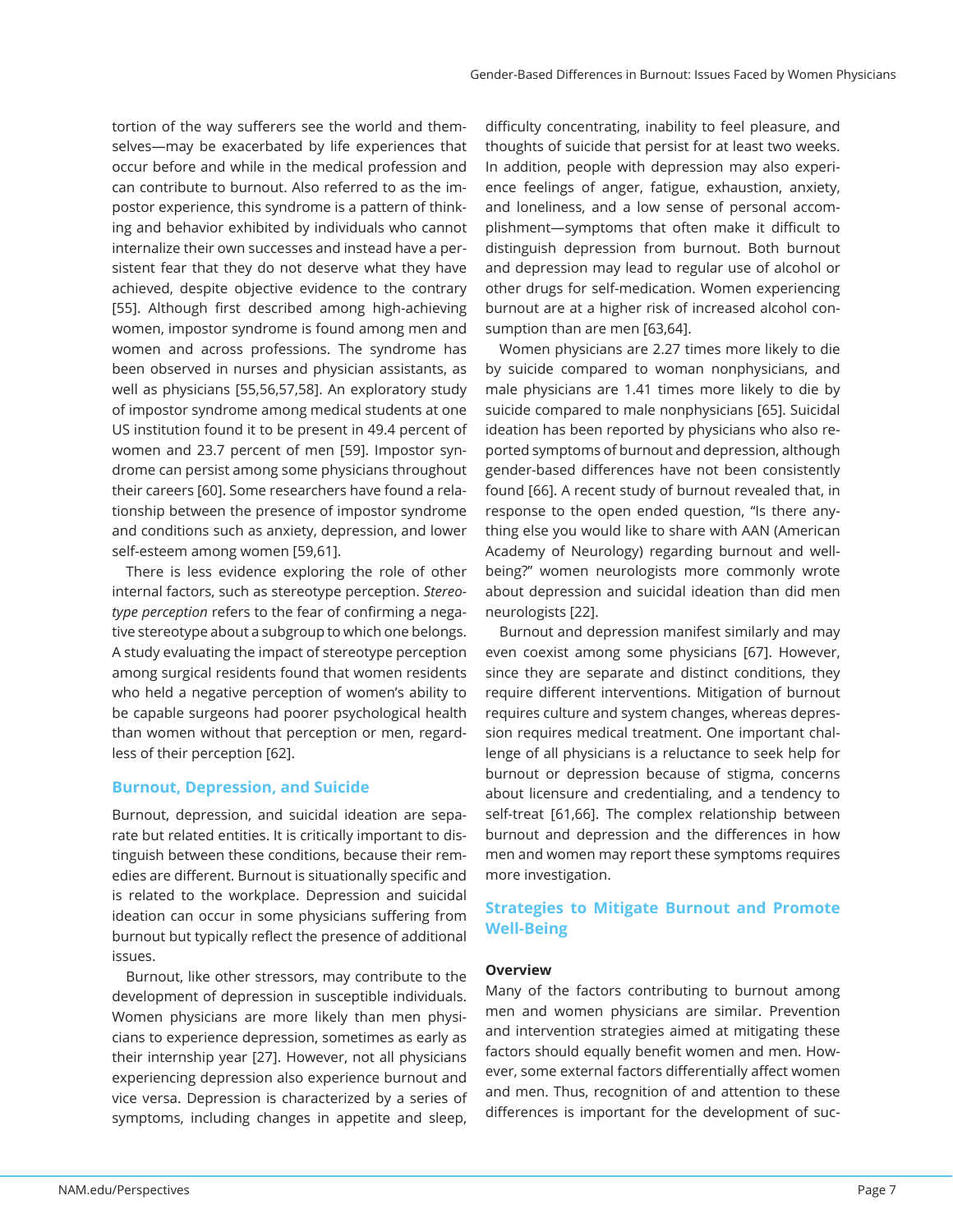cessful prevention and intervention strategies. Such initiatives will benefit both patients and practicing clinicians.

Although external factors are the primary contributors to physician burnout and require systems-level interventions to address, individual interventions may play a role in reducing burnout as well. A few studies evaluating the efficacy of interventions for the reduction of burnout among physicians examined the relationship between gender and burnout [68,69,70]. Most studies found no significant relationship between gender and the impact of the intervention on burnout [68,70]. Two recent systematic reviews and meta-analyses evaluated the effectiveness of interventions in reducing physician burnout [71,72]. These interventions did not affect women and men differently. However, the number of studies was small, and only a few examined addressing systemic factors. Notwithstanding, one study found that a higher proportion of women than men met the criteria for burnout, and after the analysis was adjusted for age, protected time, and relationship status, the effect of the intervention on burnout was stronger for men than for women [69].

# **Addressing the Diff erential Causes and Eff ects of Physician Burnout by Gender: What Organizations Can Do**

#### *Leadership*

Enlightened leadership is essential in effecting change and addressing burnout at the organizational level [73]. Leadership qualities of supervisors are associated with individual physicians' burnout and satisfaction scores [74]. Leaders can play an important role in leveling the playing field for women at every stage of their careers by addressing disparities in opportunities, pay, and support staff and by working to eliminate gender discrimination and harassment [75,76]. Clear and credible reporting structures, as well as accountability metrics for managers and supervisors, may help to reduce or, ideally, eliminate workplace harassment and bullying [77,78]. Organizations can also foster improvements in culture by addressing issues related to harassment and by working with administration to regularly survey and assess the quality of the clinical environment.

## *Work Environment, Stigma, and Access to Resources*

Workplace culture has a strong influence on career advancement and development for women in health professions, and resources that can assist women physicians in being successful at work should be available [79,80]. A supportive work culture may mitigate some of the challenges of achieving optimal work-life integration [81]. Because many women clinicians experience unique pressures related to balancing personal and professional demands, organizations can foster balance by promoting gender-specific mentorship programs and implementing policies and practices intended to improve work-life integration [82,83,84,85]. These policies should include availability of child care—especially for parents of sick children who are unexpectedly unable to attend school or day care—lactation facilities and time to use them, and family leave that allows both women and men adequate time to care for children and other family members throughout their careers. Such policies would be more consistent with those that have been adopted for physicians in Europe [86] and those that are currently available in other industries in the United States.

In addition, workplace sexual harassment and gender biases must be addressed more effectively. Effective organizational training programs designed to educate participants about unconscious bias, workplace norms, effective communication, and reporting mechanisms should be implemented. The efficacy of current sexual harassment reporting mechanisms can be compromised by victims' fear and reluctance to report perpetrators—some of whom perform these acts frequently—and by institutions' need to mitigate legal risk. The impact of current sexual harassment training programs needs to be clarified. Organizations need to take steps to promote authentic conversations to truly address these challenges. Reporting mechanisms must be clear, and complainants must feel secure that reporting such behavior will not negatively affect their lives or careers and that their complaints will be properly investigated. Victims should also have ready access to support services during and after this process [46]. Additional information about implementation of programs can be found in the National Academies of Sciences, Engineering, and Medicine report, *Sexual Harassment of Women: Climate, Culture, and Consequences in Academic Sciences, Engineering, and Medicine* [46].

Concrete strategies aimed at reducing gender bias include education and organizational change. Providing education about gender bias through brief educational interventions can change physicians' perceptions of bias, including changing their implicit biases [83]. Strategies to provide support for women physicians and to address bias also need to consider the impact of the interaction of age, race and ethnicity minority status, and gender or sexual orientation minority sta-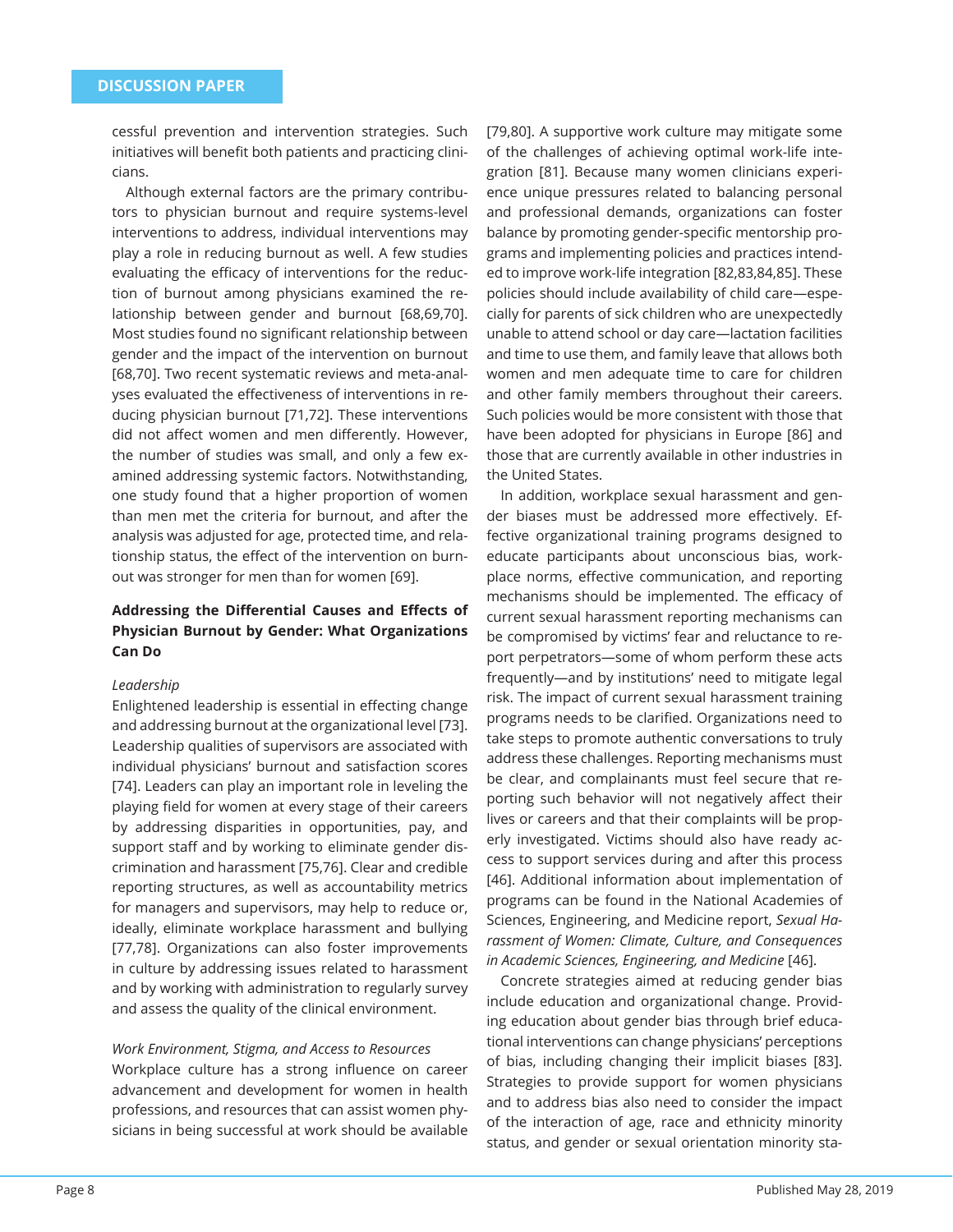tus on the development of burnout. Organizational interventions aimed at reducing the effects of gender bias and discrimination range from improving awareness to providing structured opportunities for women faculty members to share their experiences, as well as explicit discussions about the influence of gender bias on processes such as feedback and promotion [84,85]. When feedback about gender bias is provided, defensive reactions that could be provoked by such feedback should be anticipated [87].

Those physicians who exhibit symptoms of burnout or depression must be able to obtain appropriate care. Thus, the stigma associated with these problems must be eradicated, and mental health resources must be readily available to busy physicians. Seeking help for burnout and mental health issues should be encouraged and should not place one's hospital privileges, licensure, or certification status in jeopardy. State medical boards should adopt the recommendations of the Federation of State Medical Boards in their *Report and Recommendations of the Workgroup on Physician Wellness and Burnout* published in 2018 [88], including reviewing current procedures to determine if obtaining information regarding a physician's mental health status is necessary to ensure patient safety, making clear differentiation between past mental health issues and current impairments, and clearly stating that obtaining additional information regarding physician physical or mental health does not constitute an investigation. These can help to reduce the stigma of mental health issues among physicians and the public and encourage physicians to seek help when needed.

#### *Career Development*

Organizations can positively address the needs of women clinicians through hiring decisions, career advancement, leadership development, negotiation skills training, and mentorship programs. Intentional efforts to ensure that qualified women are placed on appropriate committees, are given the necessary administrative staff, and are supported and compensated for their work (clinical, education, and research based) are needed to ensure that women are promoted at rates equal to those of men.

Women physicians have difficulty accessing mentors [89]. This problem can be addressed by formal mentoring programs within institutions or larger medical associations. Mentoring by more senior physicians can help both women and men identify career development strategies. Mentorship can address common feelings of guilt and stress related to antiquated gen-

dered expectations within and outside the workplace [90]. Mentoring can foster an emotionally supportive environment for personal and professional development [91]. Men leaders can serve as allies by sponsoring and promoting the advancement of women leaders within health care organizations [92].

Peer communities can provide opportunities for women to work together to address institutional policies that are detrimental toward women and to discuss common issues such as work-home conflict. A program for women academics in psychiatry improved job-related well-being, self-esteem, and self-efficacy [93]. Another program improved research productivity and scholarly output and increased satisfaction with academic achievement and confidence in research skills [94]. Programs that allow women physicians at similar stages of their careers to discuss common issues have been identified as useful interventions through which women can share resources, provide support, and normalize their experiences [95].

#### *Learning Environments*

Several organizations have programs designed to improve the well-being of medical students, residents, and other trainees. Unfortunately, limited evidence exists regarding gender-directed interventions in the learning environment. One recent study of medical students at a single school found gender differences in how the students experienced burnout. The authors noted that the differences, although statistically significant, were small, and they recommended that interventions be broadly available to all students and targeted, as appropriate, to the specific needs of men and women students [96]. At Stanford University's medical school, an intervention aimed at reducing gender insensitivity improved perceptions of the medical school's learning environment [97]. Other interventions, such as facilitating wellness behaviors, although not focused on gender, may differentially impact men and women.

# **Addressing the Diff erential Causes and Eff ects of Physician Burnout: What Individuals Can Do**

Although individual approaches to preventing burnout can have some impact, they will not be successful in isolation: organizational support of strategies used by individual physicians to prevent burnout, increase wellbeing, and improve resilience is necessary to ensure that burnout is effectively mitigated. Organizations can support physicians by providing protected time to participate in self-care activities, such as yoga, mindfulness training, and exercise. Importantly, affordable, timely,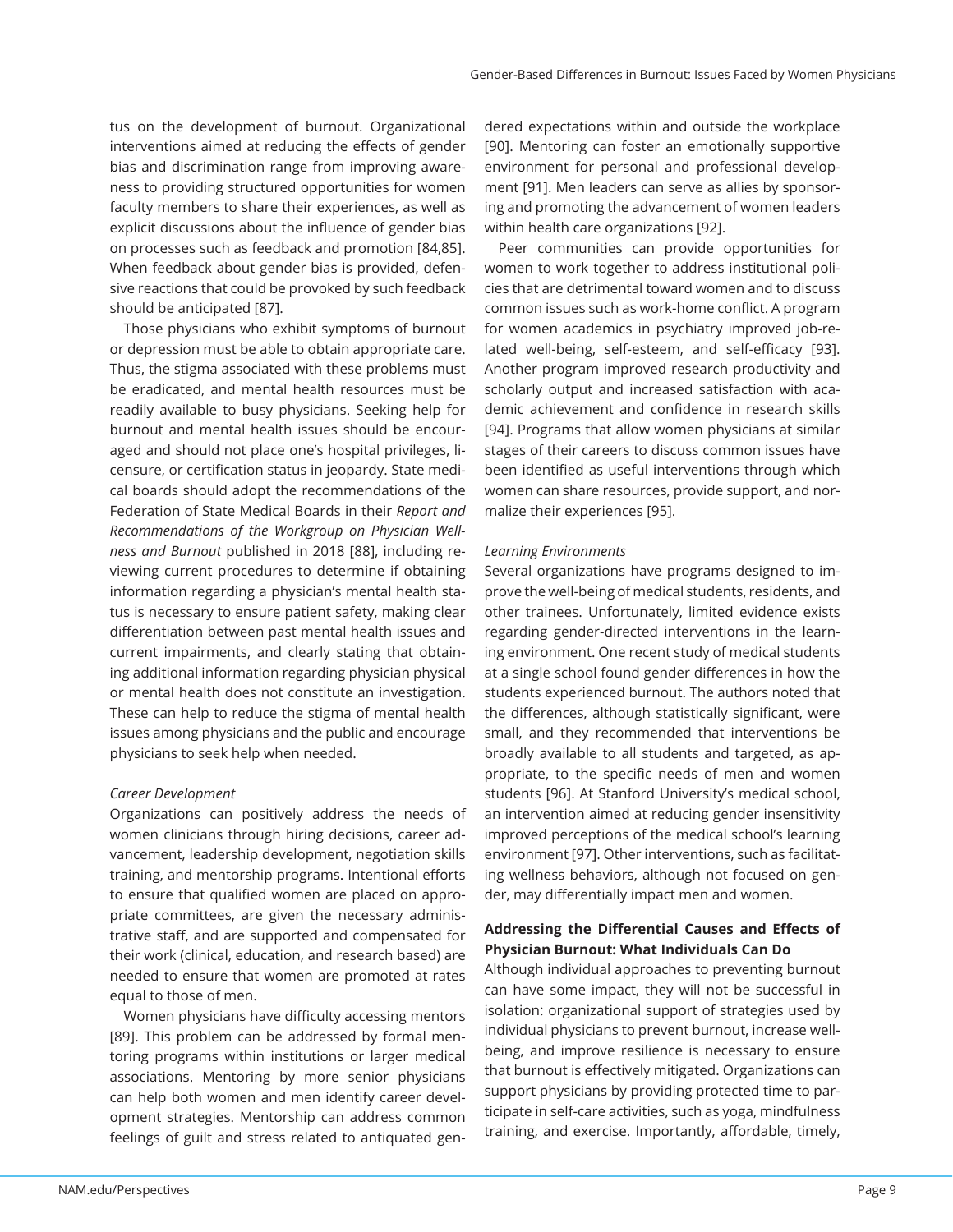and convenient access to physical and mental health services should be prioritized. To be effective, these interventions require the availability of sufficient time away from work and home responsibilities, but obtaining such time may be especially challenging for women.

#### **Strategies for Moving Forward**

Current understanding of gender-based differences in burnout that focus on women physician challenges leads to four high-level strategies on how to best address these issues (*Box 1*).

**The research community should develop a consensus defi nition of** *burnout* **and promote the use of standardized measures. Researchers and healthcare organizations should consistently include physician demographics in their assessments of physician wellness.** Consistent use of standardized terms and assessments, including those used to identify the population being evaluated, will promote optimal research outcomes. The risk of developing burnout is multifactorial and is affected by the physician's gender, as well as their age, race, ethnicity, or sexual minor-

#### **Box 1 | Strategies to Mitigate Gender-Based Differences of Burnout in Physicians**

- The research community should develop a consensus definition of *burnout* and promote the use of standardized measures. Researchers and health care organizations should consistently include physician demographics in their assessments of physician wellness.
- To mitigate gender-based differences in burnout, organizations should develop interventions targeted at personal and institutional factors, with an emphasis on the latter.
- The culture of medicine must change to eliminate conscious and unconscious biases, gender discrimination, and sexual harassment.
- Health care institutions should prioritize the physical and mental health of all physicians, with specific tactics employed for women physicians.

SOURCE: Templeton et al. "Gender-based differences in burnout: Issues faced by women physicians," *NAM Perspectives*.

ity status. Additional research is needed to investigate the intersection of these factors in the development of burnout. Studies of the impact of interventions should likewise consider these factors, with results reported based on each factor. In addition, the impact of interventions designed to improve well-being, increase resilience, and reduce burnout should be assessed in terms of gender-based physician satisfaction and retention, as well as other demographic areas, and should be incorporated into the performance measures and metrics used to assess the quality of the health care system. Appropriately designed studies, including longitudinal ones, will provide a better understanding of the relationship between these demographic factors and burnout, and will also assist in the development of strategies to reduce the effects of burnout on physicians, their team members, and their patients.

To mitigate gender-based differences in burnout, **organizations should develop interventions targeted at personal and institutional factors, with an emphasis on the latter.** Institutions should explore which organizational factors are most important in their learning and practice environments. Societal expectations that women be primarily responsible for caregiver roles at home remain a barrier to fully equalizing the roles and responsibilities of men and women within and outside the workplace. Until these expectations change, health care organizations must acknowledge these societal demands and provide resources and flexibility in the work environment that can enable women's success. Interventions in this area can include flexible works hours and options for family leave that facilitate care for dependent children, parents, and other family members without negative career consequences. In addition, health care institutions should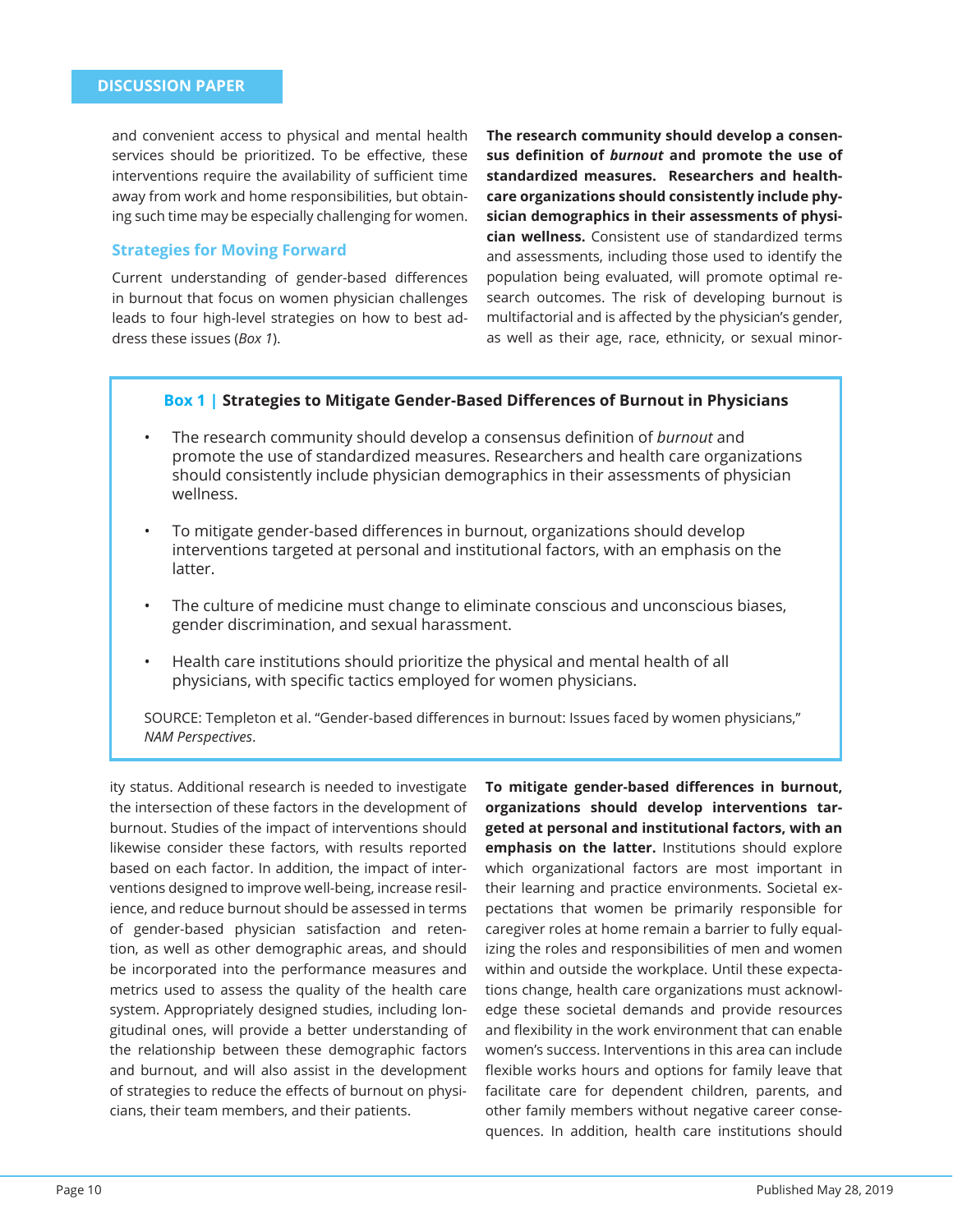allocate resources that can help women be successful at work, including career development, mentoring, and peer support programs.

**The culture of medicine must change to eliminate conscious and unconscious biases, gender discrimination, and sexual harassment.** Eliminating biases and harassment can help to level the playing field, promote women's careers, eliminate a substantial source of stress for women, and emphasize to women that their goals as physicians are aligned with those of their workplaces.

**Health care institutions should prioritize the physical and mental health of all physicians, with specific tactics employed for women clinicians.** Organizational approaches to improve well-being and reduce burnout should include broad-based programs championed and supported by organizational leadership. Such programs can include mindfulness training, stress management, and exercise. Where appropriate, gender-targeted interventions should be a component of these well-being programs. Institutional practices designed to ensure that physicians, especially women who have multiple responsibilities outside work, have time to participate in these programs should be employed where possible. In addition, healthcare and society, in general, must work to eliminate the stigma frequently associated with mental health issues, including burnout and depression. Steps toward this goal include the ready availability of resources such as confidential counseling and psychiatric services, as well as the provision of the time necessary for physicians to address their physical and mental health without negative repercussions. We must also continue to raise awareness of the increasing incidence of physician suicide.

## **Conclusion**

Additional work is needed to identify optimal initiatives to address burnout. Some of these interventions may be similar between/among the genders, such as improving functionality of electronic health records or increasing the control that a physician has over their work schedule. However, some interventions may be more gender-specific, such as improving family leave policies and addressing the gender bias and sexual harassment faced by women in medicine. It will be important to engage women in the development and implementation of programs designed to improve satisfaction with their careers, to assure that these programs are practical and meaningful. Support for women in medicine needs to be career-long, as the issues they face exist for the entirety of their careers.

## **References**

- 1. Maslach, C., and S. E. Jackson. 1981. The measurement of experienced burnout. *Journal of Organization Behavior* 2(2):99-113.
- 2. Adwan, J. S. 2014. Pediatric nurses' grief experience, burnout and job satisfaction. *Journal of Pediatric Nursing* 29(4):329-336.
- 3. Patrick, K., and J. F. Lavery. 2007. Burnout in nursing. *Australian Journal of Advanced Nursing* 24(3):43- 48.
- 4. Association of American Medical Colleges. 2012. *US medical school applicants and students: 1982-1983 to 2011-2012.* Washington, DC. https://www.aamc. org/download/153708/data (accessed March 15, 2019).
- 5. Robinson, G. E. 2003. Stresses on women physicians: Consequences and coping techniques. *Depression and Anxiety* 17(3):180-189.
- 6. Frank, E., J. A. McMurray, M. Linzer, and L. Elon. 1999. Career satisfaction of US women physicians. *Archives of Internal Medicine* 159:1417-1426.
- 7. World Health Organization. 2002. *Sexual and reproductive health.* http://www.who.int/reproductivehealth/topics/gender\_rights/sexual\_health/en (accessed January 24, 2019).
- 8. World Health Organization. No date. *Gender, equity, and human rights.* http://www.who.int/genderequity-rights/understanding/gender-definition/en (accessed January 24, 2019).
- 9. Eliason, M. J., S. L. Dibble, and P. A. Robertson. 2011. Lesbian, gay, bisexual, and transgender (LGBT) physicians' experiences in the workplace. *Journal of Homosexuality* 58(10):1355-1371.
- 10. Sanfilippo, F., A. Noto, G. Foresta, C. Santonocito, G. J. Arcadipane, D. M. Maybauer, and M. O. Maybauer. 2017. Incidence and factors associated with burnout in anesthesiology: A systematic review. *BioMed Research International* 8648925.
- 11. Rotenstein, L. S., M. Torre, M. A. Ramos, R. C. Rosales, C. Guille, S. Sen, and D. A. Mata. 2018. Prevalence of burnout among physicians: A systematic review. *Journal of the American Medical Association* 320(11):1131-1150.
- 12. National Academy of Medicine Action Collaborative on Clinician Well-Being and Resilience. 2018. *Validated instruments to assess work-related dimensions of well-being.* https://nam.edu/valid-reliablesurvey-instruments-measure-burnout-well-work-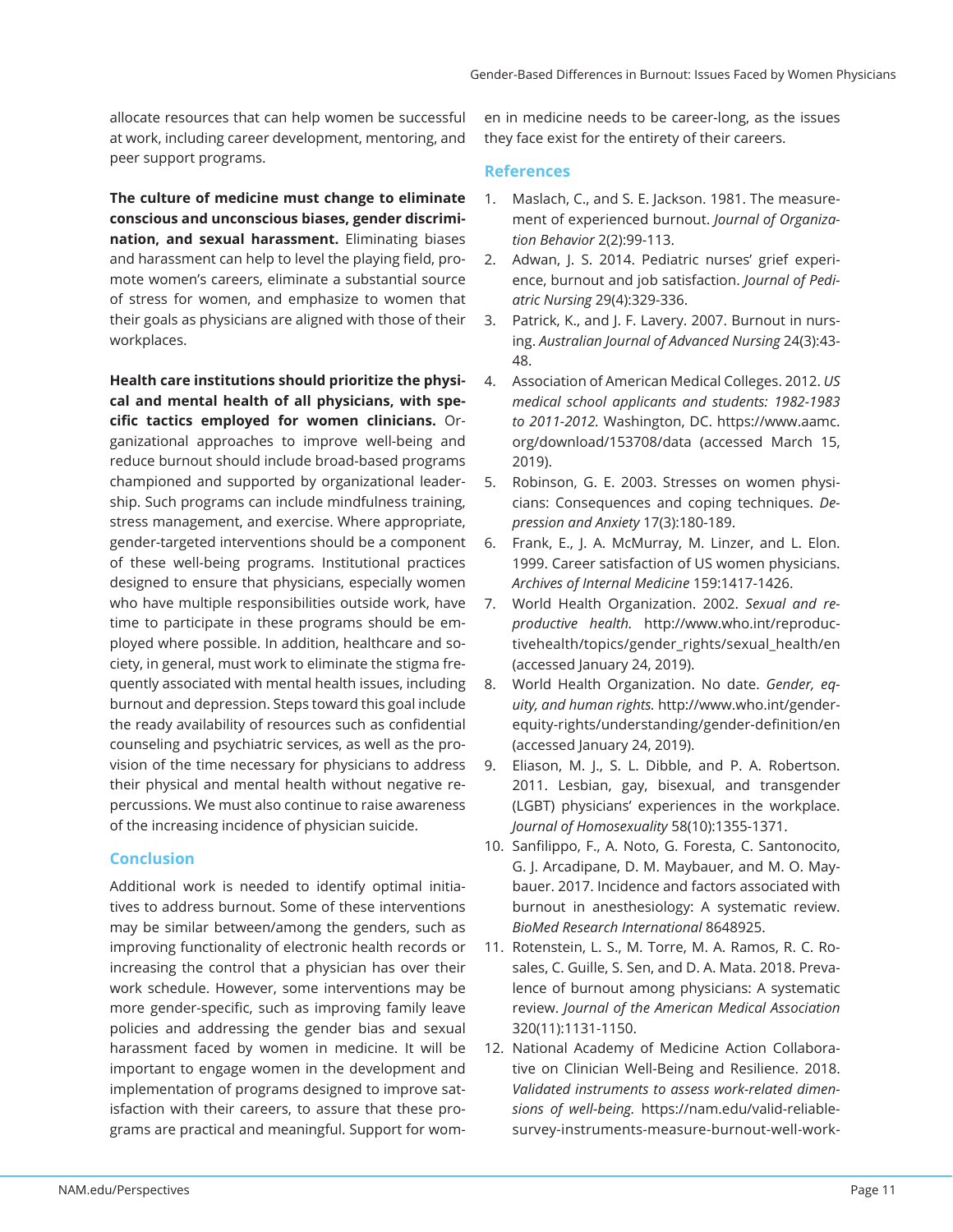related-dimensions (accessed January 24, 2019).

- 13. Shanafelt, T. D., O. Hasan, L. N. Dyrbye, C. Sinsky, D. Satele, J. Sloan, and C. P. West. 2015. Changes in burnout and satisfaction with work-life balance in physicians and the general US working population between 2011 and 2014. *Mayo Clinic Proceedings*  90(12):1600-1613.
- 14. Dyrbye, L. N., C. P. Wes, D. Satele, S. Boone, L. Tan, J. Sloan, and T. D. Shanafelt. 2014. Burnout among US medical students, residents, and early career physicians relative to the general US population. *Academic Medicine* 89(3):443-451.
- 15. Purvanova, R. K., and J. P. Muros. 2010. Gender differences in burnout: A meta-analysis. *Journal of Vocational Behavior* 77(2):168-185.
- 16. McMurray, J. E., M. Linzer, T. R. Konrad, J. Douglas, R. Shugerman, and K. Nelson. 2000. The work lives of women physicians: Results from the Physician Work-Life Study. *Journal of General Internal Medicine* (6):372-380.
- 17. Peckham, C. 2018. *Medscape national physician burnout and depression report 2018.* https://www. medscape.com/slideshow/2018-lifestyle-burnoutdepression-6009235 (accessed January 24, 2019).
- 18. Shenoi, A. N., M. Kalyanaraman, A. Pillai, P. S. Raghava, and S. Day. 2018. Burnout and psychological distress among pediatric critical care physicians in the United States. *Critical Care Medicine*  46(1):116-122.
- 19. Shanafelt, T. D., W. J. Gradishar, M. Kosty, D. Satele, H. Chew, L. Horn, B. Clark, A. E. Hanley, Q. Chu, J. Pippen, J. Sloan, and M. Raymond. 2014. Burnout and career satisfaction among US oncologists. *Journal of Clinical Oncology* 32(7):678-686.
- 20. Hillhouse, J. J., C. M. Adler, and D. N. Walters. 2000. A simple model of stress, burnout and symptomatology in medical residents: A longitudinal study. *Psychology, Health, & Medicine* 5(1):63-73.
- 21. West, C. P., L. N. Dyrbye, and T. D. Shanafelt. 2018. Physician burnout: Contributors, consequences, and solutions. *Journal of Internal Medicine*  283(6):516-529.
- 22. LaFaver, K., J. M. Miyasaki, C. M. Keran, C. Rheaume, L. Gulya, K. H. Levin, E. C. Jones, H. B. Schwarz, J. R. Molano, A. Hessler, D. Singhal, T. D. Shanafelt, J. A. Sloan, P. J. Novotny, T. L. Cascino, and N. A. Busis. 2018. Age and sex differences in burnout, career satisfaction, and well-being in US neurologists. *Neurology* 91(20):e1928-e1941.
- 23. Brigham, T., C. Barden, A. L. Dopp, A. Hengerer, J.

Kaplan, B. Malone, C. Martin, M. McHugh, and L. M. Nora. 2018. A journey to construct an all-encompassing conceptual model of factors affecting clinician well-being and resilience. *NAM Perspectives.*  Discussion Paper, National Academy of Medicine, Washington, DC. doi:10.31478/201801b.

- 24. Verweij, V., F. M. M. A. van der Heijden, M. L. M. van Hooff, J. T. Prins, A. L. M. Lagro-Janssen, H. van Ravesteijn, and A. E. M. Speckens. 2017. The contribution of work characteristics, home characteristics and gender to burnout in medical residents. *Advances in Health Sciences Education* 22(4):803-818.
- 25. Dahlke, A. R., J. K. Johnson, C. C. Greenberg, R. Love, L. Kreutzer, D. B. Hewitt, C. M. Quinn, K. E. Engelhardt, and K. Y. Bilimoria. 2018. Gender differences in utilization of duty-hour regulations, aspects of burnout, and psychological well-being among general surgery residents in the United States. *Annals of Surgery* 268(2):204-211.
- 26. Shanafelt, T. D., S. Boone, L. Tan, L. N. Dyrbye, W. Sotile, D. Satele, C. P. West, J. Sloan, and M. R. Oreskovich. 2012. Burnout and satisfaction with worklife balance among US physicians relative to the general US population. *Archives of Internal Medicine* 172(18):1377-1385.
- 27. Guille, C., E. Frank, Z. Zhao, D. A. Kalmbach, P. J. Nietert, D. A. Mata, and S. Sen. 2017. Work-family conflict and the sex difference in depression among training physicians. *JAMA Internal Medicine*  177(12):1766-1772.
- 28. Jolly, S., K. A. Griffith, R. DeCastro, A. Stewart, P. Ubel, and R. Jagsi. 2014. Gender differences in time spent on parenting and domestic responsibilities by high-achieving young physician-researchers. *Annals of Internal Medicine* 160(5):344-353.
- 29. Yavorsky, J. E., C. M. Dush, and S. J. Schoppe-Sullivan. 2015. The production of inequality: The gender division of labor across the transition to parenthood. *Journal of Marriage and the Family*  77(3):662-679.
- 30. Jagsi, R., K. A. Griffith, R. Jones, C. R. Perumalswami, P. Ubel, and A. Stewart. 2016. Sexual harassment and discrimination experiences of academic medical faculty. *Journal of the American Medical Association* 315(19):2120-2121.
- 31. Corbie-Smith, C., E. Frank, H. W. Nickens, and L. Elon. 1999. Prevalences and correlates of ethnic harassment in the US women physicians' health study. *Academic Medicine* 74(6):695-701.
- 32. Tesch, B. J., H. M. Wood, A. L. Helwig, and A. B.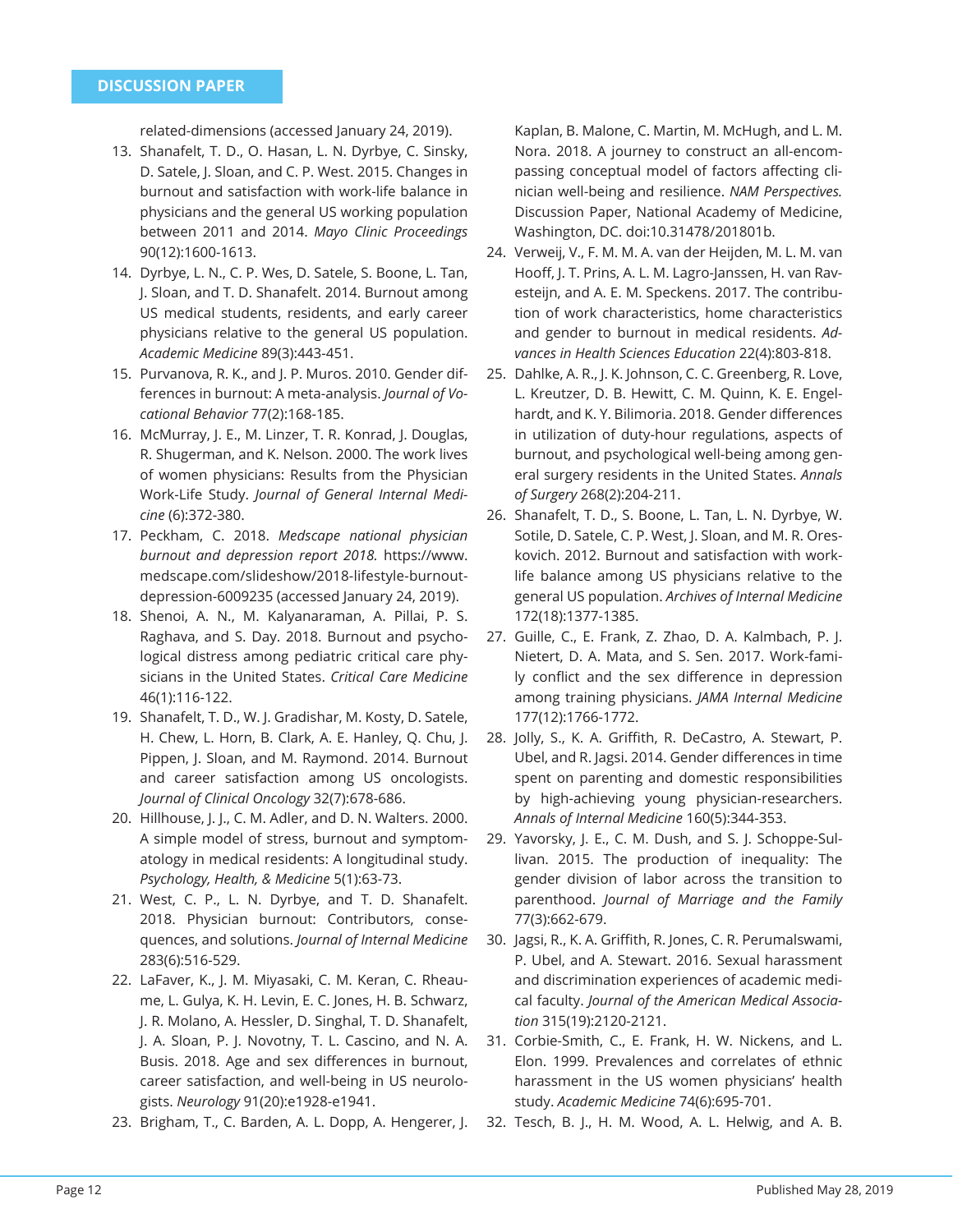Nattinger. 1995. Promotion of women physicians in academic medicine: Glass ceiling or sticky floor? *Journal of the American Medical Association* 273(13):1022-1025.

- 33. Kaplan, S. H., L. M. Sullivan, K. A. Dukes, C. F. Phillips, R. P. Kelch, and J. G. Schaller. 1996. Sex differences in academic advancement: Results of a national study of pediatricians. *The New England Journal of Medicine* 335(17):1282-1289.
- 34. Fried, L. P., C. A. Francomano, S. M. MacDonald, E. M. Wagner, E. J. Stokes, K. M. Carbone, W. B. Bias, M. M. Newman, and J. D. Stobo. 1996. Career development for women in academic medicine: Multiple interventions in a department of medicine. *Journal of the American Medical Association* 276(11):898- 905.
- 35. Desai, T., S. Ali, X. Fang, W. Thompson, P. Jawa, and T. Vachharajani. 2016. Equal work for unequal pay: The gender reimbursement gap for healthcare providers in the United States. *Postgraduate Medical Journal* 92(1092):571-575.
- 36. Buell, D., B. R. Hemmelgarn, and S. E. Straus. 2018. Proportion of women presenters at medical grand rounds at major academic centres in Canada: A retrospective observational study. *The British Medical Journal* 8(1):e019796.
- 37. Files, J. A., A. P. Mayer, M. G. Ko, P. Friedrich, M. Jenkins, M. J. Bryan, S. Vegunta, C. M. Wittich, M. A. Lutle, R. Melikian, T. Duston, Y. H. Chang, and S. N Hayes. 2017. Speaker introductions at internal medicine grand rounds: Forms of address reveal gender bias. *Journal of Women's Health* 26(5):413- 419.
- 38. Carr, P. L., R. H. Friedman, M. A. Moskowitz, and L. E. Kazis. 1993. Comparing the status of women and men in academic medicine. *Annals of Internal Medicine* 119(9):908-913.
- 39. Person, S. D., C. G. Jordan, J. J. Allison, L. M. Fink Ogawa, S. Conard, M. A. Nivet, and D. L. Plummer. 2015. Measuring diversity and inclusion in academic medicine: The diversity engagement survey. Academic Medicine: *Journal of the Association of American Medical Colleges* 90(12):1675-1683.
- 40. Adesoye, T., C. Mangurian, E. K. Choo, C. Girgis, H. Sabry-Elnaggar, E. Linos, and Physician Moms Group Study Group. 2017. Perceived discrimination experienced by physician mothers and desired workplace changes: A cross-sectional survey. *JAMA Internal Medicine* 177(7):1033-1036.
- 41. Halley, M. C., A. S. Rustagi, J. S. Torres, E. Linos, V.

Plaut, C. Mangurian, E. Choo, and E. Lino. 2018. Physician mothers' experience of workplace discrimination: A qualitative analysis. *British Medical Journal* 363:k4926.

- 42. Yank, V., C. Rennels, E. Linos, E. K. Choo, R. Jagsi, and C. Mangurian. 2019. Behavioral health and burnout among physician mothers who care for a person with a serious health problem, longterm illness, or disability. *JAMA Internal Medicine* 179(4):571-574.
- 43. Moore, L. R., C. Ziegler, A. Hessler, D. Singhal, and K. LaFaver. 2019. Burnout and career satisfaction in women neurologists in the United States. *Journal of Women's Health* 28(4):515-525.
- 44. Cook, A. F., V. M. Arora, K. A. Rasinski, F. A. Curlin, and Y. D. Yoon. 2014. The prevalence of medical student mistreatment and its association with burnout. *Academic Medicine* 89(5):749-754.
- 45. Bruce, A. N., A. Battista, M. W. Plankey, L. B. Johnson, and M. B. Marshall. 2015. Perceptions of gender-based discrimination during surgical training and practice. *Medical Education Online* 20:25923.
- 46. National Academies of Sciences, Engineering, and Medicine. 2018. *Sexual harassment of women: Climate, culture, and consequences in academic sciences, engineering, and medicine.* Washington, DC: The National Academies Press. https://doi. org/10.17226/24994.
- 47. Brogan, D. J., E. Frank, L. Elon, P. Slvanesan, and K. A. O'Hanlan. 1999. Harassment of lesbians as medical students and physicians. *JAMA* 282(13):1290, 1292.
- 48. Richman, J. A., K. M. Rospenda, S. J. Nawyn, J. A. Flaherty, M. Fendrich, M. L. Drum, and T. P. Johnson. 1999. Sexual harassment and generalized workplace abuse among university employees: Prevalence and mental health correlates. *American Journal of Public Health* 89(3):358-363.
- 49. Giorgi, G., S. Mancuso, F. Fiz Perez, A. Castiello D'Antonio, N. Mucci, V. Cupelli, and G. Arcangeli. 2016. Bullying among nurses and its relationship with burnout and organizational climate. *International Journal of Nursing Practice* 22(2):160-168.
- 50. Takeuchi, M., K. Nomura, S. Horie, H. Okinaga, C. R. Perumalswami, and R. Jagsi. 2018. Direct and indirect harassment experiences and burnout among academic faculty in Japan. *The Tohoku Journal of Experimental Medicine* 245(1):37-44.
- 51. Cabrera, M. T., L. B. Enyedi, L. Ding, and S. M. Mac-Donald. 2019. Sexual harassment in ophthalmolo-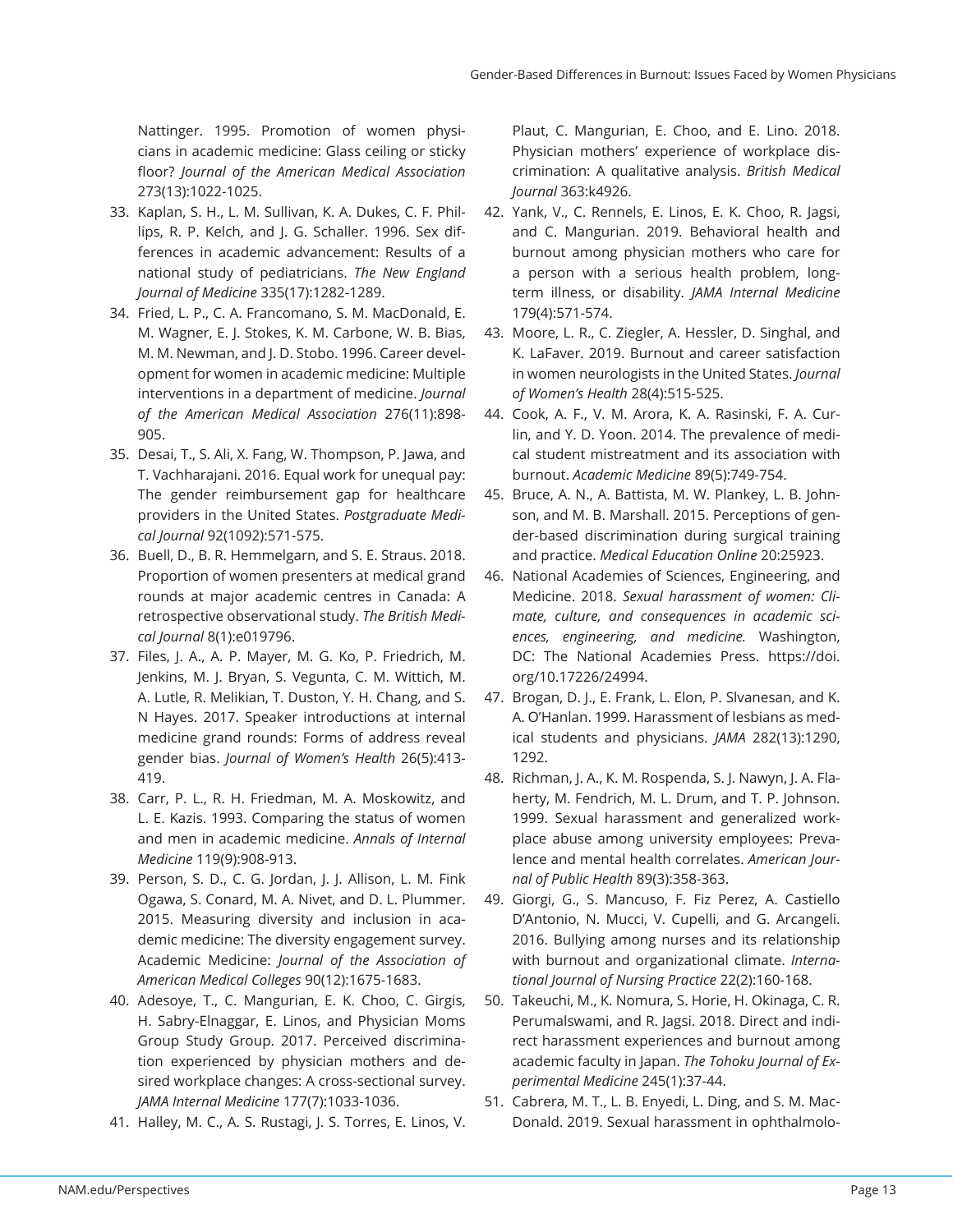gy: A survey study. *Ophthalmology* 126(1):172-174.

- 52. Roter, D. L., J. A. Hall, and Y. Aoki. 2002. Physician gender effects in medical communication: A metaanalytic review. *Journal of the American Medical Association* 288(6):756-764.
- 53. Wu, D., B. Gross, K. Rittenhouse, C. Harnish, C. Mooney, and F. B. Rogers. 2017. A preliminary analysis of compassion fatigue in a surgeon population: Are female surgeons at heightened risk? *The American Journal of Surgery* 83(11):1302-1307.
- 54. Linzer, M., and E. Harwood. 2018. Gendered expectations: Do they contribute to high burnout among female physicians? *Journal of General Internal Medicine* 33(6):963-965.
- 55. Clance, P. R., and S. A. Imes. 1978. The imposter phenomenon in high achieving women: Dynamics and therapeutic intervention. *Psychotherapy: Theory, Research & Practice* 15(3):241-247.
- 56. Sherman, R. O. 2013. Imposter syndrome: When you feel like you're faking it. *American Nurse Today* 8(5):57-58.
- 57. Prata, J., and J. Gietzen. 2007. The imposter phenomenon in physician assistant graduates. *The Journal of Physician Assistant Education* 18(4):33-36.
- 58. Mattie, C., J. Gietzen, S. Davis, and J. Prata. 2008. The imposter phenomenon: Self-assessment and competency to perform as a physician assistant in the United States. *The Journal of Physician Assistant Education* 19(1):5-12.
- 59. Villwock, J. A., L. B. Sobin, L. A. Koester, and T. M. Harris. 2016. Imposter syndrome and burnout among American medical students: A pilot study. *International Journal of Medical Education* 7:364- 369.
- 60. LaDonna, K. A., S. Ginsburg, and C. Watling. 2018. "Rising to the level of your incompetence": What physicians' self-assessment of their performance reveals about the imposter syndrome in medicine. *Academic Medicine* 93(5):763-768.
- 61. Legassie, J., E. M. Zibrowski, and M. A. Goldszmidt. 2008. Measuring resident well-being: Imposterism and burnout syndrome in residency. *Journal of General Internal Medicine* 23(7):1090-1094.
- 62. Salles, A., C. M. Mueller, and G. L. Cohen. 2016. Exploring the relationship between stereotype perception and residents' well-being. *Journal of the American College of Surgeons* 222(1)52-58.
- 63. Gold, K. J., L. B. Andrew, E. B. Goldman, and T. L. Schwenk. 2016. "I would never want to have a mental health diagnosis on my record": A survey

of female physicians on mental health diagnosis, treatment, and reporting. *General Hospital Psychiatry* 43:51-57.

- 64. Oreskovich, M. R., K. L. Kaups, C. M. Balch, J. B. Hanks, D. Satele, J. Sloan, C. Meredith, A. Buhl, L. N. Dyrbye, and T. D. Shanafelt. 2012. Prevalence of alcohol use disorders among American surgeons. *Archives of Surgery* 147(2):168-174.
- 65. Schernhammer, E. S., and G. A. Colditz. 2004. Suicide rates among physicians: A quantitative and gender assessment (meta-analysis). *American Journal of Psychiatry* 161(12):2295-2302.
- 66. Shanafelt, T. D., C. M. Balch, L. Dyrbye, G. Bechamps, T. Russell, D. Satele, T. Rummans, K. Swartz, P. J. Novotny, J. Sloan, and M. R. Oreskovich. 2011. Special report: Suicidal ideation among American surgeons. *Archives of Survey* 146(1):54-62.
- 67. American Psychiatric Association, DSM-5 Task Force. 2013. *Diagnostic and statistical manual of mental disorders, 5th edition.* Washington, DC. Pp. 160-168.
- 68. Oman, D., J. Heldberg, and C. E. Thoresen. 2006. Passage meditation reduces perceived stress in health professionals: A randomized, controlled trial. *Journal of Consulting and Clinical Psychology*  74(4):714-719.
- 69. West, C. P., L. N. Dyrbye, J. T. Rabatin, T. G. Call, J. H. Davidson, A. Multari, S. A. Romanski, J. M. Hellyer, J. A. Sloan, and T. D. Shanafelt. 2014. Intervention to promote physician well-being, job satisfaction, and professionalism a randomized clinical trial. *JAMA Internal Medicine* 174(4):527-533.
- 70. Parshuram, C. S., A. C. Amaral, N. D. Ferguson, G. R. Baker, E. E. Etchells, V. Flintoft, J. Granton, L. Lingard, H. Kirpalani, S. Mehta, H. Moldofsky, D. C. Scales, T. E. Stewart, A. R. Willan, and J. O. Friedrich. 2015. Patient safety, resident well-being and continuity of care with different resident duty schedules in the intensive care unit: A randomized trial. *Canadian Medical Association Journal* 187(5):321-329.
- 71. West, C. P., L. N. Dyrbye, P. J. Erwin, and T. D. Shanafelt. 2016. Interventions to prevent and reduce physician burnout: A systematic review and meta-analysis. *Lancet* 388(10057):2272-2281.
- 72. Panagioti, M., E. Panagopoulou, P. Bower, G. Lewith, E. Kontopantelis, C. Chew-Graham, H. van Marwijk, K. Geragthy, and E. Aneez. 2017. Controlled interventions to reduce burnout in physicians: A systematic review and meta-analysis. *JAMA Internal Medicine* 177(2):195-205.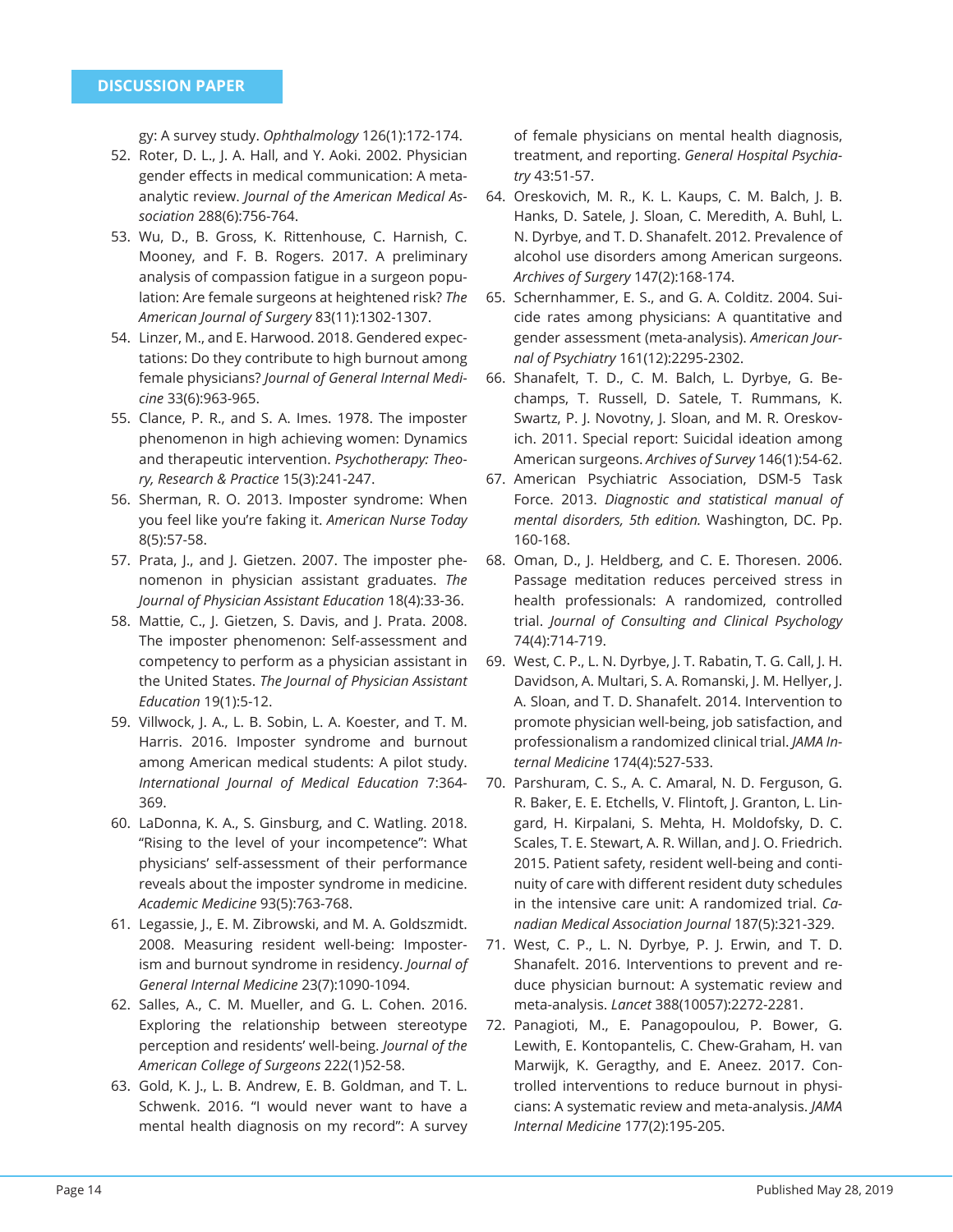- 73. Shanafelt, T. D., and J. H. Noseworthy. 2017. Executive leadership and physician well-being: Nine organizational strategies to promote engagement and reduce burnout. *Mayo Clinic Proceedings*  92(1):129-146.
- 74. Shanafelt, T. D., G. Gorringe, R. Menaker, K. A. Storz, D. Reeves, S. J. Buskirk, J. A. Sloan, and S. J. Swensen. 2015. Impact of organizational leadership on physician burnout and satisfaction. *Mayo Clinic Proceedings* 90(4):432-440.
- 75. Freischlag, J. A., and P. Faria. 2018. It is time for women (and men) to be brave: A consequence of the #MeToo movement. *JAMA* 319(17):1761-1762.
- 76. Antman, K. 2018. Building on #MeToo to enhance the learning environment for US medical schools. *JAMA* 319(17):1759-1760.
- 77. Ammerman, C., and B. Groysberg. 2017. Why sexual harassment persists and what organizations can do to stop it. *Harvard Business Review,* December 21. https://hbr.org/2017/12/why-sexual-harassment-persists-and-what-organizations-can-do-tostop-it (accessed January 24, 2019).
- 78. Lipman L. 2017. Three steps companies can take to prevent sexual harassment. *Forbes*, November 6. https://www.forbes. com/sites/victorlipman/2017/11/06/3-stepscompanies-can-take-to-prevent-sexualharassment/#56d0bf4438a9 (accessed January 24, 2019).
- 79. van Vendeloo, S. N., D. J. Prins, C. C. P. M. Verheyen, J. T. Prins, F. van den Heijkant, F. M. M. A. van der Heijden, and P. L. P Brand. 2018. The learning environment and resident burnout: A national study. *Perspectives of Medical Education* 7(2):120-125.
- 80. Committee on Maximizing the Potential of Women in Academic Science and Engineering, and Committee on Science, Engineering, and Public Policy. 2007. Beyond bias and barriers: Fulfilling the po*tential of women in academic science and engineering.* Washington, DC: National Academies Press. https://www.nap.edu/read/11741/chapter/1 (accessed January 24, 2019).
- 81. Westring, A. F., R. M. Speck, M. Dupuis Sammel, P. Scott, E. F. Conant, L. W. Tuton, S. B. Abbuhl, and J. A. Grisso. 2014. Culture matters: The pivotal role of culture for women's careers in academic medicine. *Academic Medicine* 89(4):658-663.
- 82. Strong, E. A., R. De Castro, D. Sambuco, A. Stewart, P. A. Ubel, K. A. Griffith, and R. Jagsi. 2013. Worklife balance in academic medicine: Narratives of physician-researchers and their mentors. *Journal*

*of General Internal Medicine* 28(12):1596-1603.

- 83. Girod, S., M. Fassiotto, D. Grewal, M. C. Ku, N. Sriram, B. A. Nosek, and H. Valantine. 2016. Reducing implicit gender leadership bias in academic medicine with an educational intervention. *Academic Medicine* 91(8):1143-1150.
- 84. Burgess, D. J., J. Warren, S. Phelan, J. Dovidio, and M. Van Ryn. 2010. Stereotype threat and health disparities: What medical educators and future physicians need to know. *Journal of General Internal Medicine* 25(Suppl 2):S169-S177.
- 85. Burgess, D. J., A. Joseph, M. Van Ryn, and M. Carnes. 2012. Does stereotype threat affect women in academic medicine? *Academic Medicine* 87(4):506-512.
- 86. Ramakrishnan, A., D. Sambuco, and R. Jagsi. 2014. Women's participation in the medical profession: Insights from experiences in Japan, Scandinavia, Russia, and Eastern Europe. *Journal of Women's Health* 23(11):927-934.
- 87. Sukhera, J., A. Milne, P. W. Teunissen, L. Lingard, and C. Watling. 2018. The actual versus idealized self: Exploring responses to feedback about implicit bias in health professionals. *Academic Medicine* 93(4):623-629.
- 88. Physician Wellness and Burnout: Report and Recommendations of the Workgroup on Physician Wellness and Burnout, Federation of State Medical Boards, 2018.
- 89. Wietsma, A. C. 2014. Barriers to success for female physicians in academic medicine. *Journal of Community Hospital Internal Medicine Perspectives* 4(3).
- 90. Carr, P. L., A. S. Ash, R. H. Friedman, A. Scaramucci, R. C. Barnett, L. Szalacha, A. Palepu, and M. A. Moskowitz. 1998. Relation of family responsibilities and gender to the productivity and career satisfaction of medical faculty. *Annals of Internal Medicine*  129(7):532-538.
- 91. Welch, J. L., H. L. Jimenez, J. Walthall, and S. E. Allen. 2012. The women in emergency medicine mentoring program: An innovative approach to mentoring. *Journal of Graduate Medical Education* 4(3):362- 366.
- 92. Travis, E. L., L. Doty, and D. L. Helitzer. 2013. Sponsorship: A path to the academic medicine C-suite for women faculty? *Academic Medicine* 88(10):1414- 1417.
- 93. Dutta, R., S. L. Hawkes, E. Kuipers, D. Guest, N. T. Fear, and A. C. Iversen. 2011. One year outcomes of a mentoring scheme for female academics: A pilot study at the Institute of Psychiatry, King's College London. *BMC Medical Education* 11:13.